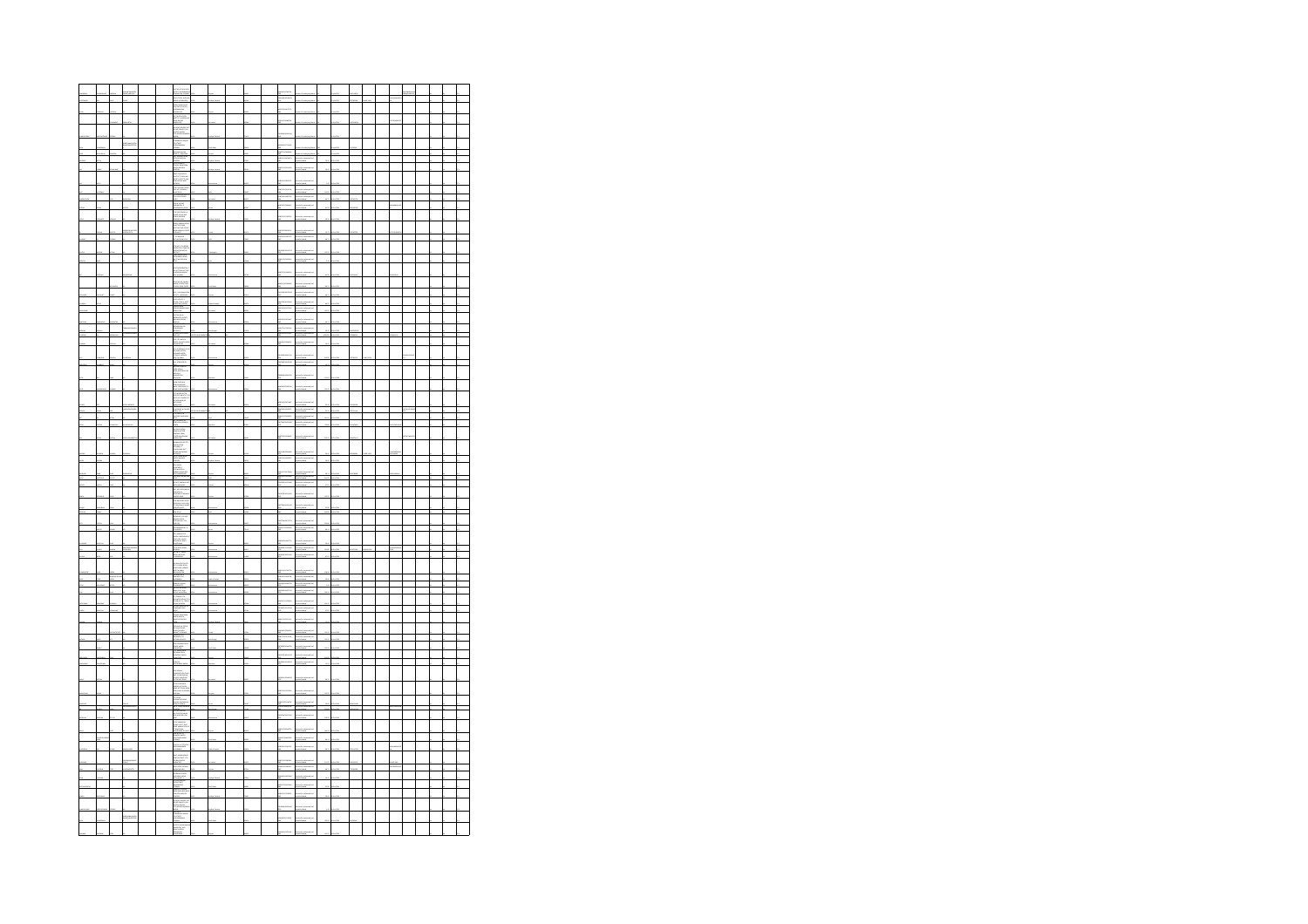|  |  |  |                           |  |  |        | and for authorized and |  |  |  |  |  |  |
|--|--|--|---------------------------|--|--|--------|------------------------|--|--|--|--|--|--|
|  |  |  |                           |  |  |        |                        |  |  |  |  |  |  |
|  |  |  |                           |  |  |        |                        |  |  |  |  |  |  |
|  |  |  |                           |  |  |        |                        |  |  |  |  |  |  |
|  |  |  |                           |  |  |        |                        |  |  |  |  |  |  |
|  |  |  |                           |  |  |        |                        |  |  |  |  |  |  |
|  |  |  |                           |  |  |        |                        |  |  |  |  |  |  |
|  |  |  |                           |  |  |        |                        |  |  |  |  |  |  |
|  |  |  | 1478<br>13 Maii<br>13 Mai |  |  |        |                        |  |  |  |  |  |  |
|  |  |  |                           |  |  |        |                        |  |  |  |  |  |  |
|  |  |  |                           |  |  |        |                        |  |  |  |  |  |  |
|  |  |  |                           |  |  |        |                        |  |  |  |  |  |  |
|  |  |  |                           |  |  |        |                        |  |  |  |  |  |  |
|  |  |  | Ē                         |  |  |        |                        |  |  |  |  |  |  |
|  |  |  |                           |  |  |        |                        |  |  |  |  |  |  |
|  |  |  |                           |  |  |        |                        |  |  |  |  |  |  |
|  |  |  |                           |  |  |        |                        |  |  |  |  |  |  |
|  |  |  |                           |  |  |        |                        |  |  |  |  |  |  |
|  |  |  |                           |  |  |        |                        |  |  |  |  |  |  |
|  |  |  |                           |  |  |        |                        |  |  |  |  |  |  |
|  |  |  |                           |  |  |        |                        |  |  |  |  |  |  |
|  |  |  |                           |  |  |        |                        |  |  |  |  |  |  |
|  |  |  |                           |  |  |        |                        |  |  |  |  |  |  |
|  |  |  |                           |  |  |        |                        |  |  |  |  |  |  |
|  |  |  |                           |  |  |        |                        |  |  |  |  |  |  |
|  |  |  |                           |  |  |        |                        |  |  |  |  |  |  |
|  |  |  |                           |  |  |        |                        |  |  |  |  |  |  |
|  |  |  |                           |  |  |        |                        |  |  |  |  |  |  |
|  |  |  |                           |  |  |        |                        |  |  |  |  |  |  |
|  |  |  |                           |  |  |        |                        |  |  |  |  |  |  |
|  |  |  |                           |  |  |        |                        |  |  |  |  |  |  |
|  |  |  |                           |  |  |        |                        |  |  |  |  |  |  |
|  |  |  |                           |  |  |        |                        |  |  |  |  |  |  |
|  |  |  |                           |  |  |        |                        |  |  |  |  |  |  |
|  |  |  |                           |  |  |        |                        |  |  |  |  |  |  |
|  |  |  |                           |  |  |        |                        |  |  |  |  |  |  |
|  |  |  |                           |  |  |        |                        |  |  |  |  |  |  |
|  |  |  |                           |  |  |        |                        |  |  |  |  |  |  |
|  |  |  |                           |  |  |        |                        |  |  |  |  |  |  |
|  |  |  | ÷                         |  |  |        |                        |  |  |  |  |  |  |
|  |  |  |                           |  |  |        |                        |  |  |  |  |  |  |
|  |  |  |                           |  |  |        |                        |  |  |  |  |  |  |
|  |  |  |                           |  |  |        |                        |  |  |  |  |  |  |
|  |  |  |                           |  |  |        |                        |  |  |  |  |  |  |
|  |  |  |                           |  |  |        |                        |  |  |  |  |  |  |
|  |  |  | È,                        |  |  |        |                        |  |  |  |  |  |  |
|  |  |  | men.<br>Første            |  |  |        |                        |  |  |  |  |  |  |
|  |  |  |                           |  |  |        |                        |  |  |  |  |  |  |
|  |  |  |                           |  |  |        |                        |  |  |  |  |  |  |
|  |  |  | ÷                         |  |  | a sann |                        |  |  |  |  |  |  |
|  |  |  |                           |  |  |        |                        |  |  |  |  |  |  |
|  |  |  |                           |  |  |        |                        |  |  |  |  |  |  |
|  |  |  | F                         |  |  |        |                        |  |  |  |  |  |  |
|  |  |  |                           |  |  |        |                        |  |  |  |  |  |  |
|  |  |  |                           |  |  |        |                        |  |  |  |  |  |  |
|  |  |  |                           |  |  |        |                        |  |  |  |  |  |  |
|  |  |  |                           |  |  |        |                        |  |  |  |  |  |  |
|  |  |  |                           |  |  |        |                        |  |  |  |  |  |  |
|  |  |  | É                         |  |  |        |                        |  |  |  |  |  |  |
|  |  |  |                           |  |  |        |                        |  |  |  |  |  |  |
|  |  |  |                           |  |  |        |                        |  |  |  |  |  |  |
|  |  |  |                           |  |  |        |                        |  |  |  |  |  |  |
|  |  |  |                           |  |  |        |                        |  |  |  |  |  |  |
|  |  |  |                           |  |  |        |                        |  |  |  |  |  |  |
|  |  |  |                           |  |  |        |                        |  |  |  |  |  |  |
|  |  |  |                           |  |  |        |                        |  |  |  |  |  |  |
|  |  |  |                           |  |  |        |                        |  |  |  |  |  |  |
|  |  |  | ÷                         |  |  |        |                        |  |  |  |  |  |  |
|  |  |  |                           |  |  |        |                        |  |  |  |  |  |  |
|  |  |  | $\frac{1}{2}$             |  |  |        |                        |  |  |  |  |  |  |
|  |  |  |                           |  |  |        |                        |  |  |  |  |  |  |
|  |  |  |                           |  |  |        |                        |  |  |  |  |  |  |
|  |  |  | $\mathbf{r}$              |  |  |        |                        |  |  |  |  |  |  |
|  |  |  |                           |  |  |        |                        |  |  |  |  |  |  |
|  |  |  |                           |  |  |        |                        |  |  |  |  |  |  |
|  |  |  | $\equiv$                  |  |  |        |                        |  |  |  |  |  |  |
|  |  |  |                           |  |  |        |                        |  |  |  |  |  |  |
|  |  |  |                           |  |  |        |                        |  |  |  |  |  |  |
|  |  |  |                           |  |  |        |                        |  |  |  |  |  |  |
|  |  |  | $\frac{1}{2}$             |  |  |        |                        |  |  |  |  |  |  |
|  |  |  |                           |  |  |        |                        |  |  |  |  |  |  |
|  |  |  |                           |  |  |        |                        |  |  |  |  |  |  |
|  |  |  |                           |  |  |        |                        |  |  |  |  |  |  |
|  |  |  |                           |  |  |        |                        |  |  |  |  |  |  |
|  |  |  |                           |  |  |        |                        |  |  |  |  |  |  |
|  |  |  |                           |  |  |        |                        |  |  |  |  |  |  |
|  |  |  |                           |  |  |        |                        |  |  |  |  |  |  |
|  |  |  |                           |  |  |        |                        |  |  |  |  |  |  |
|  |  |  |                           |  |  |        |                        |  |  |  |  |  |  |
|  |  |  |                           |  |  |        |                        |  |  |  |  |  |  |
|  |  |  |                           |  |  |        |                        |  |  |  |  |  |  |
|  |  |  |                           |  |  |        |                        |  |  |  |  |  |  |
|  |  |  |                           |  |  |        |                        |  |  |  |  |  |  |
|  |  |  |                           |  |  |        |                        |  |  |  |  |  |  |
|  |  |  |                           |  |  |        |                        |  |  |  |  |  |  |
|  |  |  |                           |  |  |        |                        |  |  |  |  |  |  |
|  |  |  |                           |  |  |        |                        |  |  |  |  |  |  |
|  |  |  |                           |  |  |        |                        |  |  |  |  |  |  |
|  |  |  | Ħ                         |  |  |        |                        |  |  |  |  |  |  |
|  |  |  |                           |  |  |        |                        |  |  |  |  |  |  |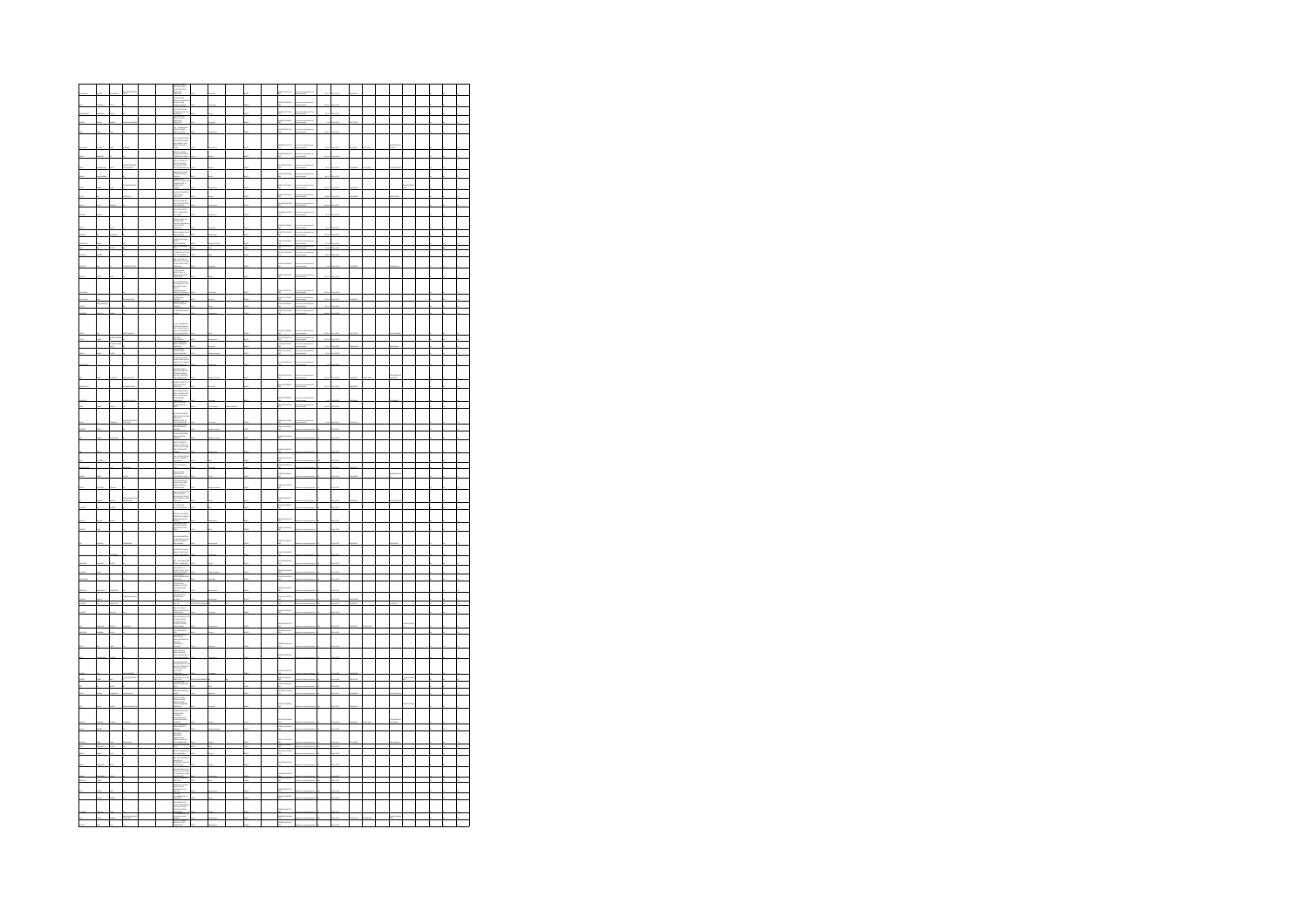|  |  |  | a manus       |  |  |                                                                                                                                                                                                                                                                                                                                                                                                                                                                                           |  |  |  |  |  |  |
|--|--|--|---------------|--|--|-------------------------------------------------------------------------------------------------------------------------------------------------------------------------------------------------------------------------------------------------------------------------------------------------------------------------------------------------------------------------------------------------------------------------------------------------------------------------------------------|--|--|--|--|--|--|
|  |  |  |               |  |  |                                                                                                                                                                                                                                                                                                                                                                                                                                                                                           |  |  |  |  |  |  |
|  |  |  |               |  |  |                                                                                                                                                                                                                                                                                                                                                                                                                                                                                           |  |  |  |  |  |  |
|  |  |  |               |  |  |                                                                                                                                                                                                                                                                                                                                                                                                                                                                                           |  |  |  |  |  |  |
|  |  |  |               |  |  |                                                                                                                                                                                                                                                                                                                                                                                                                                                                                           |  |  |  |  |  |  |
|  |  |  |               |  |  |                                                                                                                                                                                                                                                                                                                                                                                                                                                                                           |  |  |  |  |  |  |
|  |  |  |               |  |  |                                                                                                                                                                                                                                                                                                                                                                                                                                                                                           |  |  |  |  |  |  |
|  |  |  |               |  |  |                                                                                                                                                                                                                                                                                                                                                                                                                                                                                           |  |  |  |  |  |  |
|  |  |  |               |  |  |                                                                                                                                                                                                                                                                                                                                                                                                                                                                                           |  |  |  |  |  |  |
|  |  |  |               |  |  |                                                                                                                                                                                                                                                                                                                                                                                                                                                                                           |  |  |  |  |  |  |
|  |  |  |               |  |  |                                                                                                                                                                                                                                                                                                                                                                                                                                                                                           |  |  |  |  |  |  |
|  |  |  |               |  |  |                                                                                                                                                                                                                                                                                                                                                                                                                                                                                           |  |  |  |  |  |  |
|  |  |  |               |  |  |                                                                                                                                                                                                                                                                                                                                                                                                                                                                                           |  |  |  |  |  |  |
|  |  |  |               |  |  |                                                                                                                                                                                                                                                                                                                                                                                                                                                                                           |  |  |  |  |  |  |
|  |  |  |               |  |  |                                                                                                                                                                                                                                                                                                                                                                                                                                                                                           |  |  |  |  |  |  |
|  |  |  |               |  |  |                                                                                                                                                                                                                                                                                                                                                                                                                                                                                           |  |  |  |  |  |  |
|  |  |  |               |  |  |                                                                                                                                                                                                                                                                                                                                                                                                                                                                                           |  |  |  |  |  |  |
|  |  |  |               |  |  |                                                                                                                                                                                                                                                                                                                                                                                                                                                                                           |  |  |  |  |  |  |
|  |  |  |               |  |  |                                                                                                                                                                                                                                                                                                                                                                                                                                                                                           |  |  |  |  |  |  |
|  |  |  |               |  |  |                                                                                                                                                                                                                                                                                                                                                                                                                                                                                           |  |  |  |  |  |  |
|  |  |  |               |  |  |                                                                                                                                                                                                                                                                                                                                                                                                                                                                                           |  |  |  |  |  |  |
|  |  |  |               |  |  |                                                                                                                                                                                                                                                                                                                                                                                                                                                                                           |  |  |  |  |  |  |
|  |  |  |               |  |  |                                                                                                                                                                                                                                                                                                                                                                                                                                                                                           |  |  |  |  |  |  |
|  |  |  |               |  |  |                                                                                                                                                                                                                                                                                                                                                                                                                                                                                           |  |  |  |  |  |  |
|  |  |  |               |  |  |                                                                                                                                                                                                                                                                                                                                                                                                                                                                                           |  |  |  |  |  |  |
|  |  |  |               |  |  |                                                                                                                                                                                                                                                                                                                                                                                                                                                                                           |  |  |  |  |  |  |
|  |  |  |               |  |  |                                                                                                                                                                                                                                                                                                                                                                                                                                                                                           |  |  |  |  |  |  |
|  |  |  |               |  |  |                                                                                                                                                                                                                                                                                                                                                                                                                                                                                           |  |  |  |  |  |  |
|  |  |  |               |  |  |                                                                                                                                                                                                                                                                                                                                                                                                                                                                                           |  |  |  |  |  |  |
|  |  |  |               |  |  |                                                                                                                                                                                                                                                                                                                                                                                                                                                                                           |  |  |  |  |  |  |
|  |  |  |               |  |  |                                                                                                                                                                                                                                                                                                                                                                                                                                                                                           |  |  |  |  |  |  |
|  |  |  |               |  |  |                                                                                                                                                                                                                                                                                                                                                                                                                                                                                           |  |  |  |  |  |  |
|  |  |  |               |  |  |                                                                                                                                                                                                                                                                                                                                                                                                                                                                                           |  |  |  |  |  |  |
|  |  |  |               |  |  |                                                                                                                                                                                                                                                                                                                                                                                                                                                                                           |  |  |  |  |  |  |
|  |  |  |               |  |  |                                                                                                                                                                                                                                                                                                                                                                                                                                                                                           |  |  |  |  |  |  |
|  |  |  |               |  |  |                                                                                                                                                                                                                                                                                                                                                                                                                                                                                           |  |  |  |  |  |  |
|  |  |  |               |  |  |                                                                                                                                                                                                                                                                                                                                                                                                                                                                                           |  |  |  |  |  |  |
|  |  |  | $\frac{1}{2}$ |  |  |                                                                                                                                                                                                                                                                                                                                                                                                                                                                                           |  |  |  |  |  |  |
|  |  |  |               |  |  |                                                                                                                                                                                                                                                                                                                                                                                                                                                                                           |  |  |  |  |  |  |
|  |  |  |               |  |  |                                                                                                                                                                                                                                                                                                                                                                                                                                                                                           |  |  |  |  |  |  |
|  |  |  |               |  |  |                                                                                                                                                                                                                                                                                                                                                                                                                                                                                           |  |  |  |  |  |  |
|  |  |  |               |  |  |                                                                                                                                                                                                                                                                                                                                                                                                                                                                                           |  |  |  |  |  |  |
|  |  |  |               |  |  |                                                                                                                                                                                                                                                                                                                                                                                                                                                                                           |  |  |  |  |  |  |
|  |  |  |               |  |  |                                                                                                                                                                                                                                                                                                                                                                                                                                                                                           |  |  |  |  |  |  |
|  |  |  |               |  |  |                                                                                                                                                                                                                                                                                                                                                                                                                                                                                           |  |  |  |  |  |  |
|  |  |  |               |  |  |                                                                                                                                                                                                                                                                                                                                                                                                                                                                                           |  |  |  |  |  |  |
|  |  |  |               |  |  |                                                                                                                                                                                                                                                                                                                                                                                                                                                                                           |  |  |  |  |  |  |
|  |  |  |               |  |  |                                                                                                                                                                                                                                                                                                                                                                                                                                                                                           |  |  |  |  |  |  |
|  |  |  |               |  |  |                                                                                                                                                                                                                                                                                                                                                                                                                                                                                           |  |  |  |  |  |  |
|  |  |  |               |  |  |                                                                                                                                                                                                                                                                                                                                                                                                                                                                                           |  |  |  |  |  |  |
|  |  |  |               |  |  |                                                                                                                                                                                                                                                                                                                                                                                                                                                                                           |  |  |  |  |  |  |
|  |  |  |               |  |  |                                                                                                                                                                                                                                                                                                                                                                                                                                                                                           |  |  |  |  |  |  |
|  |  |  |               |  |  |                                                                                                                                                                                                                                                                                                                                                                                                                                                                                           |  |  |  |  |  |  |
|  |  |  |               |  |  |                                                                                                                                                                                                                                                                                                                                                                                                                                                                                           |  |  |  |  |  |  |
|  |  |  |               |  |  |                                                                                                                                                                                                                                                                                                                                                                                                                                                                                           |  |  |  |  |  |  |
|  |  |  |               |  |  |                                                                                                                                                                                                                                                                                                                                                                                                                                                                                           |  |  |  |  |  |  |
|  |  |  |               |  |  |                                                                                                                                                                                                                                                                                                                                                                                                                                                                                           |  |  |  |  |  |  |
|  |  |  |               |  |  |                                                                                                                                                                                                                                                                                                                                                                                                                                                                                           |  |  |  |  |  |  |
|  |  |  |               |  |  |                                                                                                                                                                                                                                                                                                                                                                                                                                                                                           |  |  |  |  |  |  |
|  |  |  |               |  |  |                                                                                                                                                                                                                                                                                                                                                                                                                                                                                           |  |  |  |  |  |  |
|  |  |  |               |  |  |                                                                                                                                                                                                                                                                                                                                                                                                                                                                                           |  |  |  |  |  |  |
|  |  |  |               |  |  |                                                                                                                                                                                                                                                                                                                                                                                                                                                                                           |  |  |  |  |  |  |
|  |  |  |               |  |  |                                                                                                                                                                                                                                                                                                                                                                                                                                                                                           |  |  |  |  |  |  |
|  |  |  |               |  |  |                                                                                                                                                                                                                                                                                                                                                                                                                                                                                           |  |  |  |  |  |  |
|  |  |  |               |  |  |                                                                                                                                                                                                                                                                                                                                                                                                                                                                                           |  |  |  |  |  |  |
|  |  |  |               |  |  |                                                                                                                                                                                                                                                                                                                                                                                                                                                                                           |  |  |  |  |  |  |
|  |  |  |               |  |  |                                                                                                                                                                                                                                                                                                                                                                                                                                                                                           |  |  |  |  |  |  |
|  |  |  |               |  |  |                                                                                                                                                                                                                                                                                                                                                                                                                                                                                           |  |  |  |  |  |  |
|  |  |  |               |  |  |                                                                                                                                                                                                                                                                                                                                                                                                                                                                                           |  |  |  |  |  |  |
|  |  |  |               |  |  |                                                                                                                                                                                                                                                                                                                                                                                                                                                                                           |  |  |  |  |  |  |
|  |  |  |               |  |  |                                                                                                                                                                                                                                                                                                                                                                                                                                                                                           |  |  |  |  |  |  |
|  |  |  |               |  |  |                                                                                                                                                                                                                                                                                                                                                                                                                                                                                           |  |  |  |  |  |  |
|  |  |  |               |  |  |                                                                                                                                                                                                                                                                                                                                                                                                                                                                                           |  |  |  |  |  |  |
|  |  |  |               |  |  |                                                                                                                                                                                                                                                                                                                                                                                                                                                                                           |  |  |  |  |  |  |
|  |  |  |               |  |  |                                                                                                                                                                                                                                                                                                                                                                                                                                                                                           |  |  |  |  |  |  |
|  |  |  |               |  |  |                                                                                                                                                                                                                                                                                                                                                                                                                                                                                           |  |  |  |  |  |  |
|  |  |  | $\frac{1}{2}$ |  |  |                                                                                                                                                                                                                                                                                                                                                                                                                                                                                           |  |  |  |  |  |  |
|  |  |  |               |  |  | $\begin{array}{c} \multicolumn{3}{c}{} & \multicolumn{3}{c}{} & \multicolumn{3}{c}{} \\ \multicolumn{3}{c}{} & \multicolumn{3}{c}{} & \multicolumn{3}{c}{} & \multicolumn{3}{c}{} \\ \multicolumn{3}{c}{} & \multicolumn{3}{c}{} & \multicolumn{3}{c}{} & \multicolumn{3}{c}{} \\ \multicolumn{3}{c}{} & \multicolumn{3}{c}{} & \multicolumn{3}{c}{} & \multicolumn{3}{c}{} \\ \multicolumn{3}{c}{} & \multicolumn{3}{c}{} & \multicolumn{3}{c}{} & \multicolumn{3}{c}{} \\ \multicolumn$ |  |  |  |  |  |  |
|  |  |  |               |  |  |                                                                                                                                                                                                                                                                                                                                                                                                                                                                                           |  |  |  |  |  |  |
|  |  |  |               |  |  |                                                                                                                                                                                                                                                                                                                                                                                                                                                                                           |  |  |  |  |  |  |
|  |  |  |               |  |  |                                                                                                                                                                                                                                                                                                                                                                                                                                                                                           |  |  |  |  |  |  |
|  |  |  |               |  |  |                                                                                                                                                                                                                                                                                                                                                                                                                                                                                           |  |  |  |  |  |  |
|  |  |  |               |  |  |                                                                                                                                                                                                                                                                                                                                                                                                                                                                                           |  |  |  |  |  |  |
|  |  |  |               |  |  |                                                                                                                                                                                                                                                                                                                                                                                                                                                                                           |  |  |  |  |  |  |
|  |  |  |               |  |  |                                                                                                                                                                                                                                                                                                                                                                                                                                                                                           |  |  |  |  |  |  |
|  |  |  |               |  |  |                                                                                                                                                                                                                                                                                                                                                                                                                                                                                           |  |  |  |  |  |  |
|  |  |  |               |  |  |                                                                                                                                                                                                                                                                                                                                                                                                                                                                                           |  |  |  |  |  |  |
|  |  |  |               |  |  |                                                                                                                                                                                                                                                                                                                                                                                                                                                                                           |  |  |  |  |  |  |
|  |  |  |               |  |  |                                                                                                                                                                                                                                                                                                                                                                                                                                                                                           |  |  |  |  |  |  |
|  |  |  |               |  |  |                                                                                                                                                                                                                                                                                                                                                                                                                                                                                           |  |  |  |  |  |  |
|  |  |  |               |  |  |                                                                                                                                                                                                                                                                                                                                                                                                                                                                                           |  |  |  |  |  |  |
|  |  |  |               |  |  |                                                                                                                                                                                                                                                                                                                                                                                                                                                                                           |  |  |  |  |  |  |
|  |  |  |               |  |  |                                                                                                                                                                                                                                                                                                                                                                                                                                                                                           |  |  |  |  |  |  |
|  |  |  |               |  |  |                                                                                                                                                                                                                                                                                                                                                                                                                                                                                           |  |  |  |  |  |  |
|  |  |  |               |  |  |                                                                                                                                                                                                                                                                                                                                                                                                                                                                                           |  |  |  |  |  |  |
|  |  |  |               |  |  |                                                                                                                                                                                                                                                                                                                                                                                                                                                                                           |  |  |  |  |  |  |
|  |  |  |               |  |  |                                                                                                                                                                                                                                                                                                                                                                                                                                                                                           |  |  |  |  |  |  |
|  |  |  |               |  |  |                                                                                                                                                                                                                                                                                                                                                                                                                                                                                           |  |  |  |  |  |  |
|  |  |  |               |  |  |                                                                                                                                                                                                                                                                                                                                                                                                                                                                                           |  |  |  |  |  |  |
|  |  |  |               |  |  |                                                                                                                                                                                                                                                                                                                                                                                                                                                                                           |  |  |  |  |  |  |
|  |  |  |               |  |  |                                                                                                                                                                                                                                                                                                                                                                                                                                                                                           |  |  |  |  |  |  |
|  |  |  |               |  |  |                                                                                                                                                                                                                                                                                                                                                                                                                                                                                           |  |  |  |  |  |  |
|  |  |  |               |  |  |                                                                                                                                                                                                                                                                                                                                                                                                                                                                                           |  |  |  |  |  |  |
|  |  |  |               |  |  |                                                                                                                                                                                                                                                                                                                                                                                                                                                                                           |  |  |  |  |  |  |
|  |  |  |               |  |  |                                                                                                                                                                                                                                                                                                                                                                                                                                                                                           |  |  |  |  |  |  |
|  |  |  |               |  |  |                                                                                                                                                                                                                                                                                                                                                                                                                                                                                           |  |  |  |  |  |  |
|  |  |  |               |  |  |                                                                                                                                                                                                                                                                                                                                                                                                                                                                                           |  |  |  |  |  |  |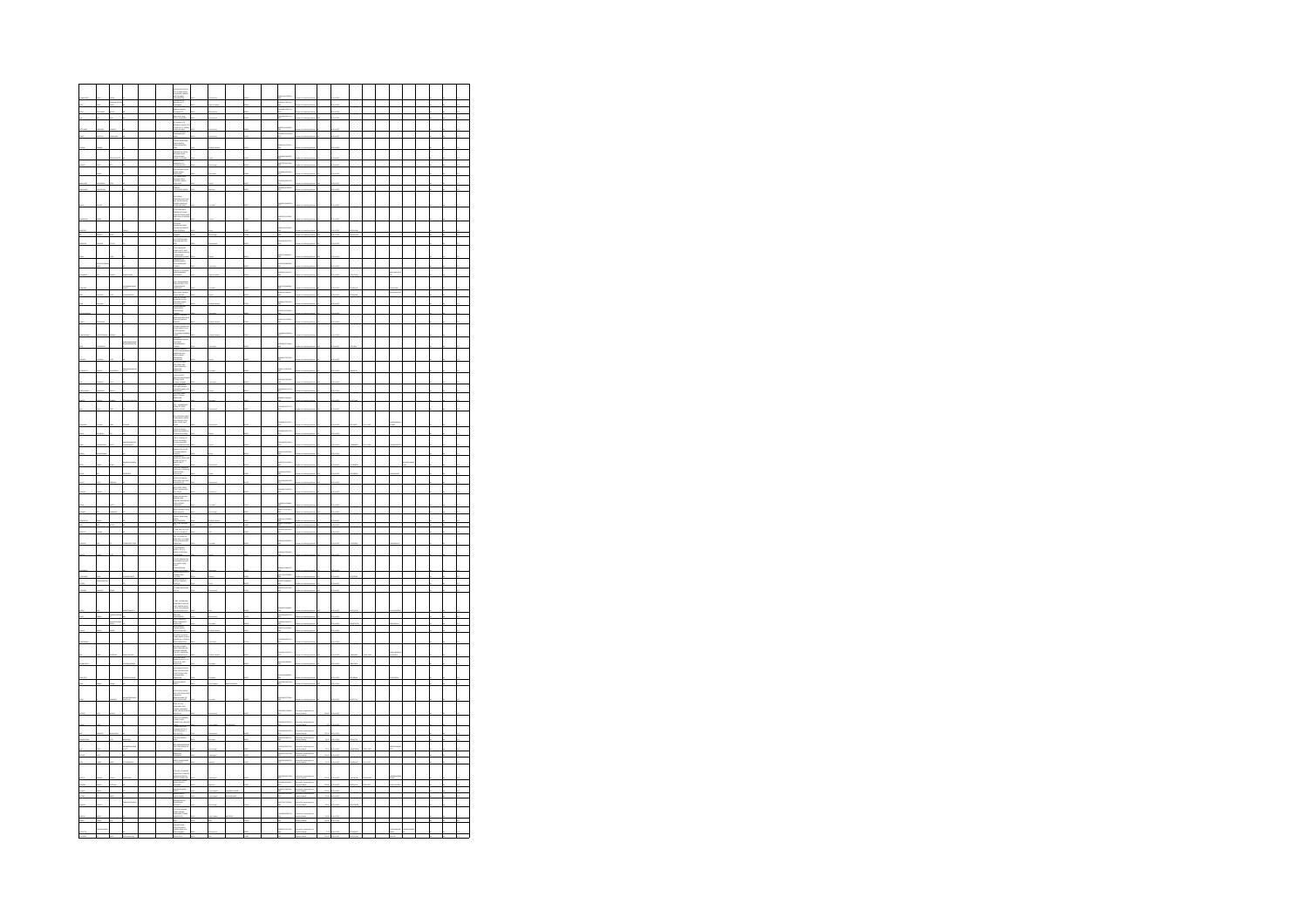|  |  |  | <b>STARTS</b> |  |  |  |                   |  |  |  |  |  |  |
|--|--|--|---------------|--|--|--|-------------------|--|--|--|--|--|--|
|  |  |  |               |  |  |  |                   |  |  |  |  |  |  |
|  |  |  |               |  |  |  |                   |  |  |  |  |  |  |
|  |  |  |               |  |  |  |                   |  |  |  |  |  |  |
|  |  |  |               |  |  |  |                   |  |  |  |  |  |  |
|  |  |  |               |  |  |  |                   |  |  |  |  |  |  |
|  |  |  |               |  |  |  |                   |  |  |  |  |  |  |
|  |  |  |               |  |  |  |                   |  |  |  |  |  |  |
|  |  |  |               |  |  |  |                   |  |  |  |  |  |  |
|  |  |  |               |  |  |  |                   |  |  |  |  |  |  |
|  |  |  |               |  |  |  |                   |  |  |  |  |  |  |
|  |  |  |               |  |  |  |                   |  |  |  |  |  |  |
|  |  |  |               |  |  |  |                   |  |  |  |  |  |  |
|  |  |  |               |  |  |  |                   |  |  |  |  |  |  |
|  |  |  |               |  |  |  |                   |  |  |  |  |  |  |
|  |  |  |               |  |  |  |                   |  |  |  |  |  |  |
|  |  |  |               |  |  |  |                   |  |  |  |  |  |  |
|  |  |  |               |  |  |  |                   |  |  |  |  |  |  |
|  |  |  |               |  |  |  |                   |  |  |  |  |  |  |
|  |  |  |               |  |  |  |                   |  |  |  |  |  |  |
|  |  |  |               |  |  |  |                   |  |  |  |  |  |  |
|  |  |  |               |  |  |  |                   |  |  |  |  |  |  |
|  |  |  |               |  |  |  |                   |  |  |  |  |  |  |
|  |  |  |               |  |  |  |                   |  |  |  |  |  |  |
|  |  |  |               |  |  |  |                   |  |  |  |  |  |  |
|  |  |  |               |  |  |  |                   |  |  |  |  |  |  |
|  |  |  |               |  |  |  |                   |  |  |  |  |  |  |
|  |  |  |               |  |  |  |                   |  |  |  |  |  |  |
|  |  |  |               |  |  |  |                   |  |  |  |  |  |  |
|  |  |  |               |  |  |  |                   |  |  |  |  |  |  |
|  |  |  |               |  |  |  |                   |  |  |  |  |  |  |
|  |  |  |               |  |  |  |                   |  |  |  |  |  |  |
|  |  |  |               |  |  |  |                   |  |  |  |  |  |  |
|  |  |  |               |  |  |  |                   |  |  |  |  |  |  |
|  |  |  |               |  |  |  |                   |  |  |  |  |  |  |
|  |  |  |               |  |  |  |                   |  |  |  |  |  |  |
|  |  |  |               |  |  |  |                   |  |  |  |  |  |  |
|  |  |  |               |  |  |  |                   |  |  |  |  |  |  |
|  |  |  |               |  |  |  |                   |  |  |  |  |  |  |
|  |  |  |               |  |  |  |                   |  |  |  |  |  |  |
|  |  |  |               |  |  |  |                   |  |  |  |  |  |  |
|  |  |  |               |  |  |  |                   |  |  |  |  |  |  |
|  |  |  |               |  |  |  |                   |  |  |  |  |  |  |
|  |  |  |               |  |  |  |                   |  |  |  |  |  |  |
|  |  |  |               |  |  |  |                   |  |  |  |  |  |  |
|  |  |  |               |  |  |  |                   |  |  |  |  |  |  |
|  |  |  |               |  |  |  | <b>CONTRACTOR</b> |  |  |  |  |  |  |
|  |  |  |               |  |  |  |                   |  |  |  |  |  |  |
|  |  |  |               |  |  |  | <b>ALCOHOL</b>    |  |  |  |  |  |  |
|  |  |  |               |  |  |  |                   |  |  |  |  |  |  |
|  |  |  |               |  |  |  |                   |  |  |  |  |  |  |
|  |  |  |               |  |  |  |                   |  |  |  |  |  |  |
|  |  |  |               |  |  |  |                   |  |  |  |  |  |  |
|  |  |  |               |  |  |  |                   |  |  |  |  |  |  |
|  |  |  |               |  |  |  |                   |  |  |  |  |  |  |
|  |  |  |               |  |  |  |                   |  |  |  |  |  |  |
|  |  |  |               |  |  |  |                   |  |  |  |  |  |  |
|  |  |  |               |  |  |  |                   |  |  |  |  |  |  |
|  |  |  |               |  |  |  |                   |  |  |  |  |  |  |
|  |  |  |               |  |  |  |                   |  |  |  |  |  |  |
|  |  |  |               |  |  |  |                   |  |  |  |  |  |  |
|  |  |  |               |  |  |  |                   |  |  |  |  |  |  |
|  |  |  |               |  |  |  |                   |  |  |  |  |  |  |
|  |  |  |               |  |  |  |                   |  |  |  |  |  |  |
|  |  |  |               |  |  |  |                   |  |  |  |  |  |  |
|  |  |  |               |  |  |  |                   |  |  |  |  |  |  |
|  |  |  |               |  |  |  |                   |  |  |  |  |  |  |
|  |  |  |               |  |  |  |                   |  |  |  |  |  |  |
|  |  |  |               |  |  |  |                   |  |  |  |  |  |  |
|  |  |  |               |  |  |  |                   |  |  |  |  |  |  |
|  |  |  |               |  |  |  |                   |  |  |  |  |  |  |
|  |  |  |               |  |  |  |                   |  |  |  |  |  |  |
|  |  |  |               |  |  |  |                   |  |  |  |  |  |  |
|  |  |  |               |  |  |  |                   |  |  |  |  |  |  |
|  |  |  |               |  |  |  |                   |  |  |  |  |  |  |
|  |  |  |               |  |  |  |                   |  |  |  |  |  |  |
|  |  |  |               |  |  |  |                   |  |  |  |  |  |  |
|  |  |  |               |  |  |  |                   |  |  |  |  |  |  |
|  |  |  |               |  |  |  |                   |  |  |  |  |  |  |
|  |  |  |               |  |  |  |                   |  |  |  |  |  |  |
|  |  |  |               |  |  |  |                   |  |  |  |  |  |  |
|  |  |  |               |  |  |  |                   |  |  |  |  |  |  |
|  |  |  |               |  |  |  |                   |  |  |  |  |  |  |
|  |  |  |               |  |  |  |                   |  |  |  |  |  |  |
|  |  |  |               |  |  |  |                   |  |  |  |  |  |  |
|  |  |  |               |  |  |  |                   |  |  |  |  |  |  |
|  |  |  |               |  |  |  |                   |  |  |  |  |  |  |
|  |  |  |               |  |  |  |                   |  |  |  |  |  |  |
|  |  |  |               |  |  |  |                   |  |  |  |  |  |  |
|  |  |  |               |  |  |  |                   |  |  |  |  |  |  |
|  |  |  |               |  |  |  |                   |  |  |  |  |  |  |
|  |  |  |               |  |  |  |                   |  |  |  |  |  |  |
|  |  |  |               |  |  |  |                   |  |  |  |  |  |  |
|  |  |  |               |  |  |  |                   |  |  |  |  |  |  |
|  |  |  |               |  |  |  |                   |  |  |  |  |  |  |
|  |  |  |               |  |  |  |                   |  |  |  |  |  |  |
|  |  |  |               |  |  |  |                   |  |  |  |  |  |  |
|  |  |  |               |  |  |  |                   |  |  |  |  |  |  |
|  |  |  |               |  |  |  |                   |  |  |  |  |  |  |
|  |  |  |               |  |  |  |                   |  |  |  |  |  |  |
|  |  |  |               |  |  |  |                   |  |  |  |  |  |  |
|  |  |  |               |  |  |  |                   |  |  |  |  |  |  |
|  |  |  |               |  |  |  |                   |  |  |  |  |  |  |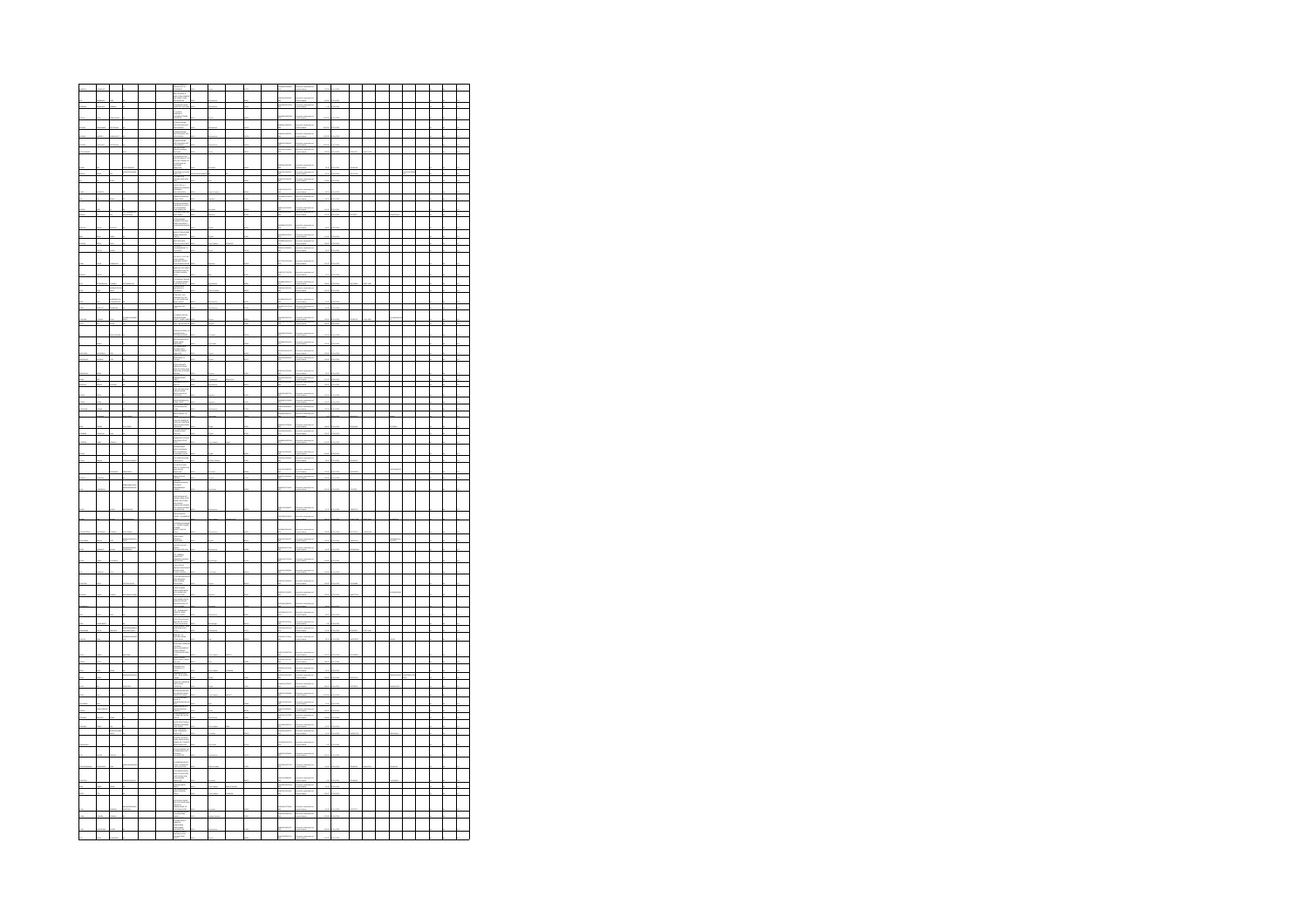| ÷ |  |  |  |  |  |  |  |  |  |  |  |  |  |
|---|--|--|--|--|--|--|--|--|--|--|--|--|--|
|   |  |  |  |  |  |  |  |  |  |  |  |  |  |
|   |  |  |  |  |  |  |  |  |  |  |  |  |  |
|   |  |  |  |  |  |  |  |  |  |  |  |  |  |
|   |  |  |  |  |  |  |  |  |  |  |  |  |  |
|   |  |  |  |  |  |  |  |  |  |  |  |  |  |
|   |  |  |  |  |  |  |  |  |  |  |  |  |  |
|   |  |  |  |  |  |  |  |  |  |  |  |  |  |
|   |  |  |  |  |  |  |  |  |  |  |  |  |  |
|   |  |  |  |  |  |  |  |  |  |  |  |  |  |
|   |  |  |  |  |  |  |  |  |  |  |  |  |  |
|   |  |  |  |  |  |  |  |  |  |  |  |  |  |
|   |  |  |  |  |  |  |  |  |  |  |  |  |  |
|   |  |  |  |  |  |  |  |  |  |  |  |  |  |
|   |  |  |  |  |  |  |  |  |  |  |  |  |  |
|   |  |  |  |  |  |  |  |  |  |  |  |  |  |
|   |  |  |  |  |  |  |  |  |  |  |  |  |  |
|   |  |  |  |  |  |  |  |  |  |  |  |  |  |
|   |  |  |  |  |  |  |  |  |  |  |  |  |  |
|   |  |  |  |  |  |  |  |  |  |  |  |  |  |
|   |  |  |  |  |  |  |  |  |  |  |  |  |  |
|   |  |  |  |  |  |  |  |  |  |  |  |  |  |
|   |  |  |  |  |  |  |  |  |  |  |  |  |  |
|   |  |  |  |  |  |  |  |  |  |  |  |  |  |
|   |  |  |  |  |  |  |  |  |  |  |  |  |  |
|   |  |  |  |  |  |  |  |  |  |  |  |  |  |
|   |  |  |  |  |  |  |  |  |  |  |  |  |  |
|   |  |  |  |  |  |  |  |  |  |  |  |  |  |
|   |  |  |  |  |  |  |  |  |  |  |  |  |  |
|   |  |  |  |  |  |  |  |  |  |  |  |  |  |
|   |  |  |  |  |  |  |  |  |  |  |  |  |  |
|   |  |  |  |  |  |  |  |  |  |  |  |  |  |
|   |  |  |  |  |  |  |  |  |  |  |  |  |  |
|   |  |  |  |  |  |  |  |  |  |  |  |  |  |
|   |  |  |  |  |  |  |  |  |  |  |  |  |  |
|   |  |  |  |  |  |  |  |  |  |  |  |  |  |
|   |  |  |  |  |  |  |  |  |  |  |  |  |  |
|   |  |  |  |  |  |  |  |  |  |  |  |  |  |
|   |  |  |  |  |  |  |  |  |  |  |  |  |  |
|   |  |  |  |  |  |  |  |  |  |  |  |  |  |
|   |  |  |  |  |  |  |  |  |  |  |  |  |  |
|   |  |  |  |  |  |  |  |  |  |  |  |  |  |
|   |  |  |  |  |  |  |  |  |  |  |  |  |  |
|   |  |  |  |  |  |  |  |  |  |  |  |  |  |
|   |  |  |  |  |  |  |  |  |  |  |  |  |  |
|   |  |  |  |  |  |  |  |  |  |  |  |  |  |
|   |  |  |  |  |  |  |  |  |  |  |  |  |  |
|   |  |  |  |  |  |  |  |  |  |  |  |  |  |
|   |  |  |  |  |  |  |  |  |  |  |  |  |  |
|   |  |  |  |  |  |  |  |  |  |  |  |  |  |
|   |  |  |  |  |  |  |  |  |  |  |  |  |  |
|   |  |  |  |  |  |  |  |  |  |  |  |  |  |
|   |  |  |  |  |  |  |  |  |  |  |  |  |  |
|   |  |  |  |  |  |  |  |  |  |  |  |  |  |
|   |  |  |  |  |  |  |  |  |  |  |  |  |  |
|   |  |  |  |  |  |  |  |  |  |  |  |  |  |
|   |  |  |  |  |  |  |  |  |  |  |  |  |  |
|   |  |  |  |  |  |  |  |  |  |  |  |  |  |
|   |  |  |  |  |  |  |  |  |  |  |  |  |  |
|   |  |  |  |  |  |  |  |  |  |  |  |  |  |
|   |  |  |  |  |  |  |  |  |  |  |  |  |  |
|   |  |  |  |  |  |  |  |  |  |  |  |  |  |
|   |  |  |  |  |  |  |  |  |  |  |  |  |  |
|   |  |  |  |  |  |  |  |  |  |  |  |  |  |
|   |  |  |  |  |  |  |  |  |  |  |  |  |  |
|   |  |  |  |  |  |  |  |  |  |  |  |  |  |
|   |  |  |  |  |  |  |  |  |  |  |  |  |  |
|   |  |  |  |  |  |  |  |  |  |  |  |  |  |
|   |  |  |  |  |  |  |  |  |  |  |  |  |  |
|   |  |  |  |  |  |  |  |  |  |  |  |  |  |
|   |  |  |  |  |  |  |  |  |  |  |  |  |  |
|   |  |  |  |  |  |  |  |  |  |  |  |  |  |
|   |  |  |  |  |  |  |  |  |  |  |  |  |  |
|   |  |  |  |  |  |  |  |  |  |  |  |  |  |
|   |  |  |  |  |  |  |  |  |  |  |  |  |  |
|   |  |  |  |  |  |  |  |  |  |  |  |  |  |
|   |  |  |  |  |  |  |  |  |  |  |  |  |  |
|   |  |  |  |  |  |  |  |  |  |  |  |  |  |
|   |  |  |  |  |  |  |  |  |  |  |  |  |  |
|   |  |  |  |  |  |  |  |  |  |  |  |  |  |
|   |  |  |  |  |  |  |  |  |  |  |  |  |  |
|   |  |  |  |  |  |  |  |  |  |  |  |  |  |
|   |  |  |  |  |  |  |  |  |  |  |  |  |  |
|   |  |  |  |  |  |  |  |  |  |  |  |  |  |
|   |  |  |  |  |  |  |  |  |  |  |  |  |  |
|   |  |  |  |  |  |  |  |  |  |  |  |  |  |
|   |  |  |  |  |  |  |  |  |  |  |  |  |  |
|   |  |  |  |  |  |  |  |  |  |  |  |  |  |
|   |  |  |  |  |  |  |  |  |  |  |  |  |  |
|   |  |  |  |  |  |  |  |  |  |  |  |  |  |
|   |  |  |  |  |  |  |  |  |  |  |  |  |  |
|   |  |  |  |  |  |  |  |  |  |  |  |  |  |
|   |  |  |  |  |  |  |  |  |  |  |  |  |  |
|   |  |  |  |  |  |  |  |  |  |  |  |  |  |
|   |  |  |  |  |  |  |  |  |  |  |  |  |  |
|   |  |  |  |  |  |  |  |  |  |  |  |  |  |
|   |  |  |  |  |  |  |  |  |  |  |  |  |  |
|   |  |  |  |  |  |  |  |  |  |  |  |  |  |
|   |  |  |  |  |  |  |  |  |  |  |  |  |  |
|   |  |  |  |  |  |  |  |  |  |  |  |  |  |
|   |  |  |  |  |  |  |  |  |  |  |  |  |  |
|   |  |  |  |  |  |  |  |  |  |  |  |  |  |
|   |  |  |  |  |  |  |  |  |  |  |  |  |  |
|   |  |  |  |  |  |  |  |  |  |  |  |  |  |
|   |  |  |  |  |  |  |  |  |  |  |  |  |  |
|   |  |  |  |  |  |  |  |  |  |  |  |  |  |
|   |  |  |  |  |  |  |  |  |  |  |  |  |  |
|   |  |  |  |  |  |  |  |  |  |  |  |  |  |
|   |  |  |  |  |  |  |  |  |  |  |  |  |  |
|   |  |  |  |  |  |  |  |  |  |  |  |  |  |
|   |  |  |  |  |  |  |  |  |  |  |  |  |  |
|   |  |  |  |  |  |  |  |  |  |  |  |  |  |
|   |  |  |  |  |  |  |  |  |  |  |  |  |  |
|   |  |  |  |  |  |  |  |  |  |  |  |  |  |
|   |  |  |  |  |  |  |  |  |  |  |  |  |  |
|   |  |  |  |  |  |  |  |  |  |  |  |  |  |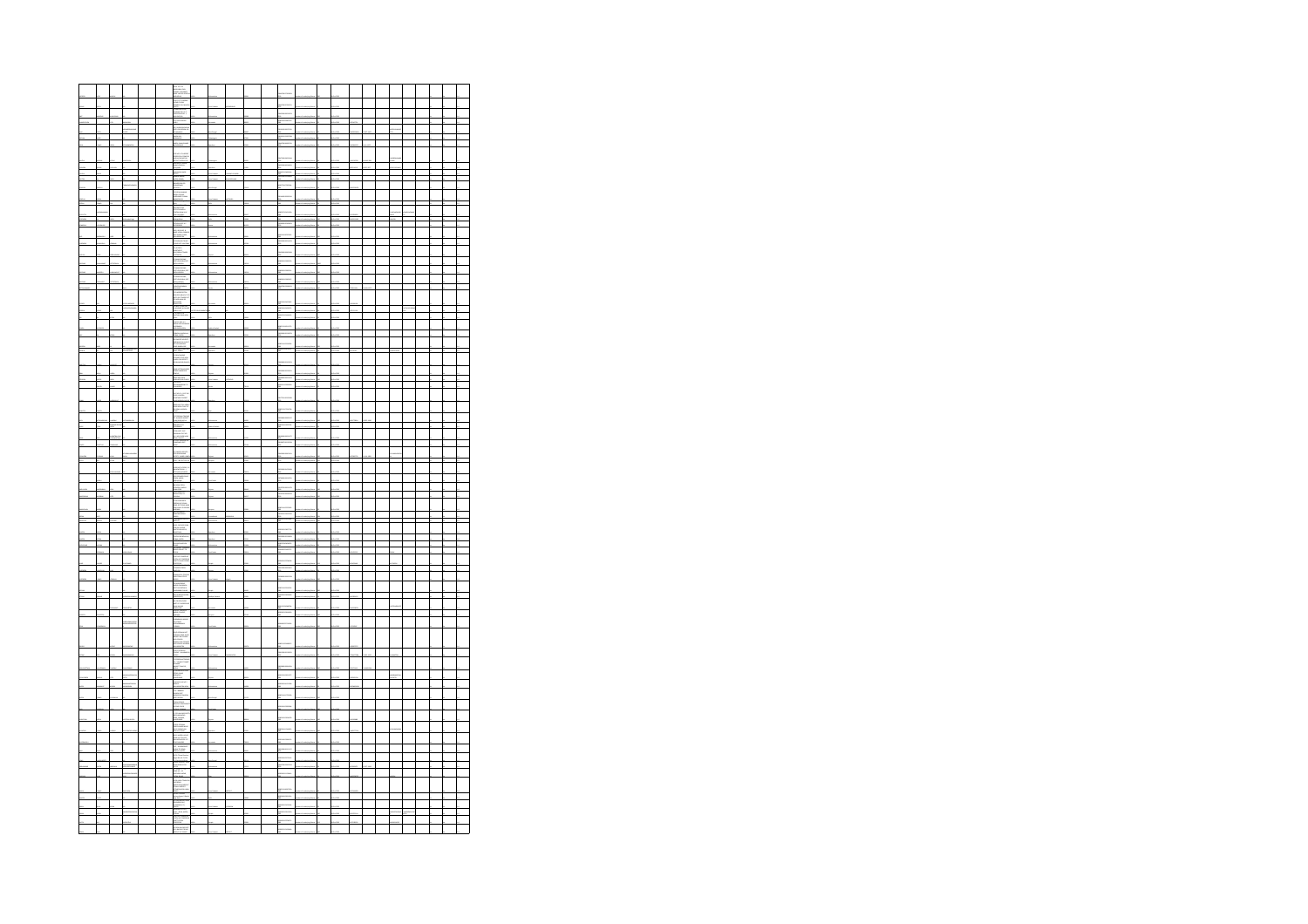|  |  |  | Ξ  |  |  |  |                                |  |  |  |  |  |  |
|--|--|--|----|--|--|--|--------------------------------|--|--|--|--|--|--|
|  |  |  |    |  |  |  |                                |  |  |  |  |  |  |
|  |  |  |    |  |  |  |                                |  |  |  |  |  |  |
|  |  |  |    |  |  |  |                                |  |  |  |  |  |  |
|  |  |  |    |  |  |  |                                |  |  |  |  |  |  |
|  |  |  |    |  |  |  |                                |  |  |  |  |  |  |
|  |  |  |    |  |  |  |                                |  |  |  |  |  |  |
|  |  |  |    |  |  |  |                                |  |  |  |  |  |  |
|  |  |  |    |  |  |  |                                |  |  |  |  |  |  |
|  |  |  |    |  |  |  |                                |  |  |  |  |  |  |
|  |  |  |    |  |  |  |                                |  |  |  |  |  |  |
|  |  |  |    |  |  |  |                                |  |  |  |  |  |  |
|  |  |  |    |  |  |  |                                |  |  |  |  |  |  |
|  |  |  |    |  |  |  |                                |  |  |  |  |  |  |
|  |  |  |    |  |  |  |                                |  |  |  |  |  |  |
|  |  |  |    |  |  |  |                                |  |  |  |  |  |  |
|  |  |  |    |  |  |  |                                |  |  |  |  |  |  |
|  |  |  |    |  |  |  |                                |  |  |  |  |  |  |
|  |  |  |    |  |  |  |                                |  |  |  |  |  |  |
|  |  |  |    |  |  |  |                                |  |  |  |  |  |  |
|  |  |  |    |  |  |  |                                |  |  |  |  |  |  |
|  |  |  |    |  |  |  |                                |  |  |  |  |  |  |
|  |  |  |    |  |  |  |                                |  |  |  |  |  |  |
|  |  |  |    |  |  |  |                                |  |  |  |  |  |  |
|  |  |  |    |  |  |  |                                |  |  |  |  |  |  |
|  |  |  |    |  |  |  |                                |  |  |  |  |  |  |
|  |  |  |    |  |  |  |                                |  |  |  |  |  |  |
|  |  |  |    |  |  |  |                                |  |  |  |  |  |  |
|  |  |  |    |  |  |  |                                |  |  |  |  |  |  |
|  |  |  |    |  |  |  |                                |  |  |  |  |  |  |
|  |  |  | Ī  |  |  |  |                                |  |  |  |  |  |  |
|  |  |  |    |  |  |  |                                |  |  |  |  |  |  |
|  |  |  |    |  |  |  | <b><i><u>Alexandre</u></i></b> |  |  |  |  |  |  |
|  |  |  |    |  |  |  | the same                       |  |  |  |  |  |  |
|  |  |  |    |  |  |  |                                |  |  |  |  |  |  |
|  |  |  |    |  |  |  |                                |  |  |  |  |  |  |
|  |  |  |    |  |  |  |                                |  |  |  |  |  |  |
|  |  |  |    |  |  |  |                                |  |  |  |  |  |  |
|  |  |  | h. |  |  |  |                                |  |  |  |  |  |  |
|  |  |  |    |  |  |  |                                |  |  |  |  |  |  |
|  |  |  |    |  |  |  |                                |  |  |  |  |  |  |
|  |  |  |    |  |  |  |                                |  |  |  |  |  |  |
|  |  |  |    |  |  |  |                                |  |  |  |  |  |  |
|  |  |  |    |  |  |  |                                |  |  |  |  |  |  |
|  |  |  |    |  |  |  |                                |  |  |  |  |  |  |
|  |  |  |    |  |  |  |                                |  |  |  |  |  |  |
|  |  |  |    |  |  |  |                                |  |  |  |  |  |  |
|  |  |  |    |  |  |  |                                |  |  |  |  |  |  |
|  |  |  |    |  |  |  |                                |  |  |  |  |  |  |
|  |  |  |    |  |  |  |                                |  |  |  |  |  |  |
|  |  |  |    |  |  |  |                                |  |  |  |  |  |  |
|  |  |  |    |  |  |  |                                |  |  |  |  |  |  |
|  |  |  |    |  |  |  |                                |  |  |  |  |  |  |
|  |  |  |    |  |  |  |                                |  |  |  |  |  |  |
|  |  |  |    |  |  |  |                                |  |  |  |  |  |  |
|  |  |  |    |  |  |  |                                |  |  |  |  |  |  |
|  |  |  |    |  |  |  |                                |  |  |  |  |  |  |
|  |  |  |    |  |  |  |                                |  |  |  |  |  |  |
|  |  |  |    |  |  |  |                                |  |  |  |  |  |  |
|  |  |  |    |  |  |  |                                |  |  |  |  |  |  |
|  |  |  |    |  |  |  |                                |  |  |  |  |  |  |
|  |  |  |    |  |  |  |                                |  |  |  |  |  |  |
|  |  |  |    |  |  |  |                                |  |  |  |  |  |  |
|  |  |  |    |  |  |  |                                |  |  |  |  |  |  |
|  |  |  |    |  |  |  |                                |  |  |  |  |  |  |
|  |  |  |    |  |  |  |                                |  |  |  |  |  |  |
|  |  |  |    |  |  |  |                                |  |  |  |  |  |  |
|  |  |  |    |  |  |  |                                |  |  |  |  |  |  |
|  |  |  |    |  |  |  |                                |  |  |  |  |  |  |
|  |  |  |    |  |  |  |                                |  |  |  |  |  |  |
|  |  |  |    |  |  |  |                                |  |  |  |  |  |  |
|  |  |  |    |  |  |  |                                |  |  |  |  |  |  |
|  |  |  |    |  |  |  |                                |  |  |  |  |  |  |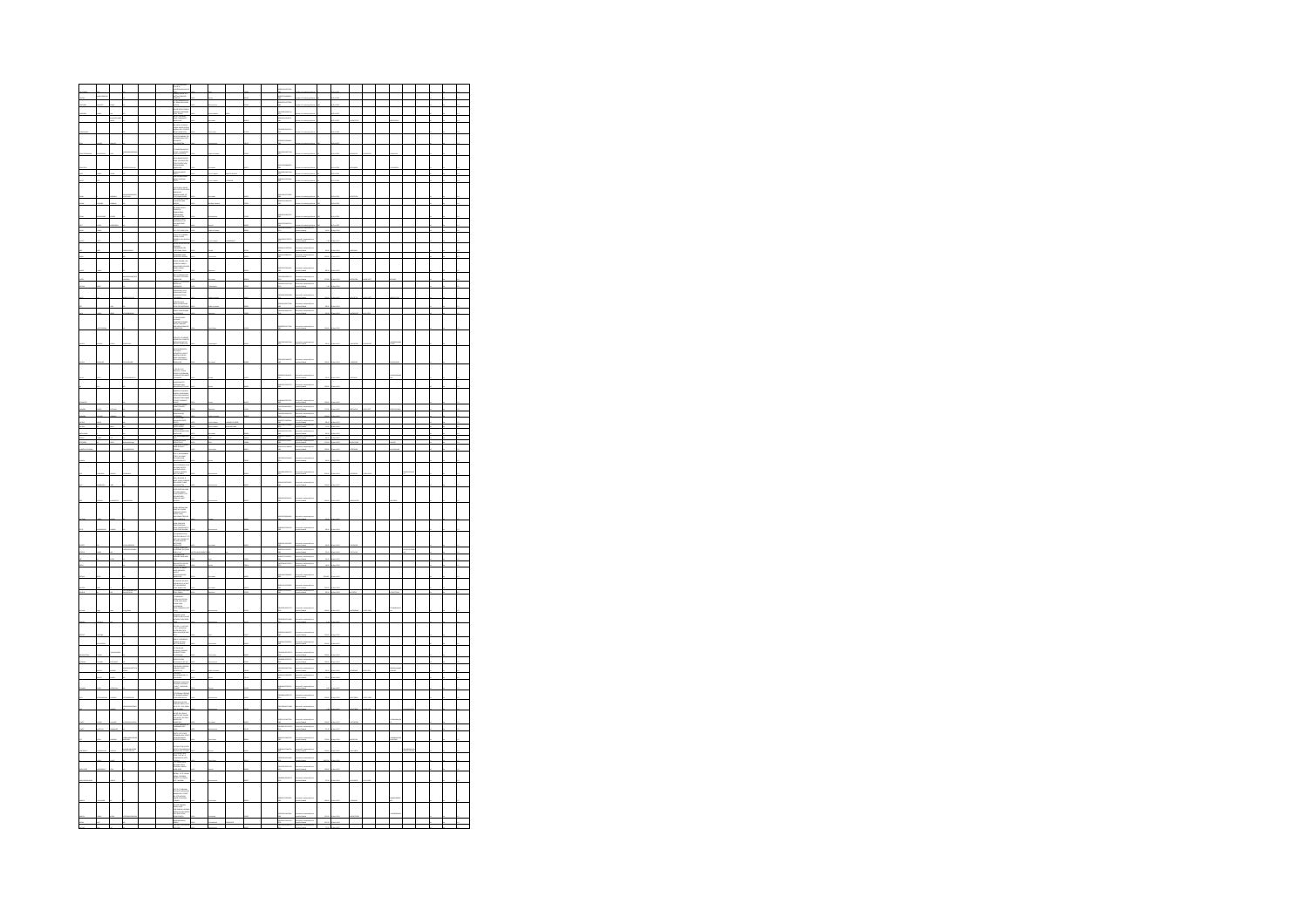|  |  |  | ł |  |  |  |  |  |  |  |  |  |
|--|--|--|---|--|--|--|--|--|--|--|--|--|
|  |  |  |   |  |  |  |  |  |  |  |  |  |
|  |  |  |   |  |  |  |  |  |  |  |  |  |
|  |  |  |   |  |  |  |  |  |  |  |  |  |
|  |  |  | ÷ |  |  |  |  |  |  |  |  |  |
|  |  |  |   |  |  |  |  |  |  |  |  |  |
|  |  |  |   |  |  |  |  |  |  |  |  |  |
|  |  |  |   |  |  |  |  |  |  |  |  |  |
|  |  |  |   |  |  |  |  |  |  |  |  |  |
|  |  |  |   |  |  |  |  |  |  |  |  |  |
|  |  |  |   |  |  |  |  |  |  |  |  |  |
|  |  |  |   |  |  |  |  |  |  |  |  |  |
|  |  |  |   |  |  |  |  |  |  |  |  |  |
|  |  |  |   |  |  |  |  |  |  |  |  |  |
|  |  |  |   |  |  |  |  |  |  |  |  |  |
|  |  |  |   |  |  |  |  |  |  |  |  |  |
|  |  |  |   |  |  |  |  |  |  |  |  |  |
|  |  |  |   |  |  |  |  |  |  |  |  |  |
|  |  |  |   |  |  |  |  |  |  |  |  |  |
|  |  |  |   |  |  |  |  |  |  |  |  |  |
|  |  |  |   |  |  |  |  |  |  |  |  |  |
|  |  |  |   |  |  |  |  |  |  |  |  |  |
|  |  |  |   |  |  |  |  |  |  |  |  |  |
|  |  |  |   |  |  |  |  |  |  |  |  |  |
|  |  |  |   |  |  |  |  |  |  |  |  |  |
|  |  |  |   |  |  |  |  |  |  |  |  |  |
|  |  |  |   |  |  |  |  |  |  |  |  |  |
|  |  |  |   |  |  |  |  |  |  |  |  |  |
|  |  |  |   |  |  |  |  |  |  |  |  |  |
|  |  |  |   |  |  |  |  |  |  |  |  |  |
|  |  |  |   |  |  |  |  |  |  |  |  |  |
|  |  |  |   |  |  |  |  |  |  |  |  |  |
|  |  |  |   |  |  |  |  |  |  |  |  |  |
|  |  |  |   |  |  |  |  |  |  |  |  |  |
|  |  |  |   |  |  |  |  |  |  |  |  |  |
|  |  |  |   |  |  |  |  |  |  |  |  |  |
|  |  |  |   |  |  |  |  |  |  |  |  |  |
|  |  |  |   |  |  |  |  |  |  |  |  |  |
|  |  |  |   |  |  |  |  |  |  |  |  |  |
|  |  |  |   |  |  |  |  |  |  |  |  |  |
|  |  |  |   |  |  |  |  |  |  |  |  |  |
|  |  |  |   |  |  |  |  |  |  |  |  |  |
|  |  |  |   |  |  |  |  |  |  |  |  |  |
|  |  |  |   |  |  |  |  |  |  |  |  |  |
|  |  |  |   |  |  |  |  |  |  |  |  |  |
|  |  |  |   |  |  |  |  |  |  |  |  |  |
|  |  |  |   |  |  |  |  |  |  |  |  |  |
|  |  |  |   |  |  |  |  |  |  |  |  |  |
|  |  |  |   |  |  |  |  |  |  |  |  |  |
|  |  |  |   |  |  |  |  |  |  |  |  |  |
|  |  |  |   |  |  |  |  |  |  |  |  |  |
|  |  |  |   |  |  |  |  |  |  |  |  |  |
|  |  |  |   |  |  |  |  |  |  |  |  |  |
|  |  |  |   |  |  |  |  |  |  |  |  |  |
|  |  |  |   |  |  |  |  |  |  |  |  |  |
|  |  |  |   |  |  |  |  |  |  |  |  |  |
|  |  |  |   |  |  |  |  |  |  |  |  |  |
|  |  |  |   |  |  |  |  |  |  |  |  |  |
|  |  |  |   |  |  |  |  |  |  |  |  |  |
|  |  |  |   |  |  |  |  |  |  |  |  |  |
|  |  |  |   |  |  |  |  |  |  |  |  |  |
|  |  |  |   |  |  |  |  |  |  |  |  |  |
|  |  |  |   |  |  |  |  |  |  |  |  |  |
|  |  |  |   |  |  |  |  |  |  |  |  |  |
|  |  |  |   |  |  |  |  |  |  |  |  |  |
|  |  |  |   |  |  |  |  |  |  |  |  |  |
|  |  |  |   |  |  |  |  |  |  |  |  |  |
|  |  |  |   |  |  |  |  |  |  |  |  |  |
|  |  |  |   |  |  |  |  |  |  |  |  |  |
|  |  |  |   |  |  |  |  |  |  |  |  |  |
|  |  |  |   |  |  |  |  |  |  |  |  |  |
|  |  |  |   |  |  |  |  |  |  |  |  |  |
|  |  |  |   |  |  |  |  |  |  |  |  |  |
|  |  |  |   |  |  |  |  |  |  |  |  |  |
|  |  |  |   |  |  |  |  |  |  |  |  |  |
|  |  |  |   |  |  |  |  |  |  |  |  |  |
|  |  |  |   |  |  |  |  |  |  |  |  |  |
|  |  |  |   |  |  |  |  |  |  |  |  |  |
|  |  |  |   |  |  |  |  |  |  |  |  |  |
|  |  |  |   |  |  |  |  |  |  |  |  |  |
|  |  |  |   |  |  |  |  |  |  |  |  |  |
|  |  |  |   |  |  |  |  |  |  |  |  |  |
|  |  |  |   |  |  |  |  |  |  |  |  |  |
|  |  |  |   |  |  |  |  |  |  |  |  |  |
|  |  |  |   |  |  |  |  |  |  |  |  |  |
|  |  |  |   |  |  |  |  |  |  |  |  |  |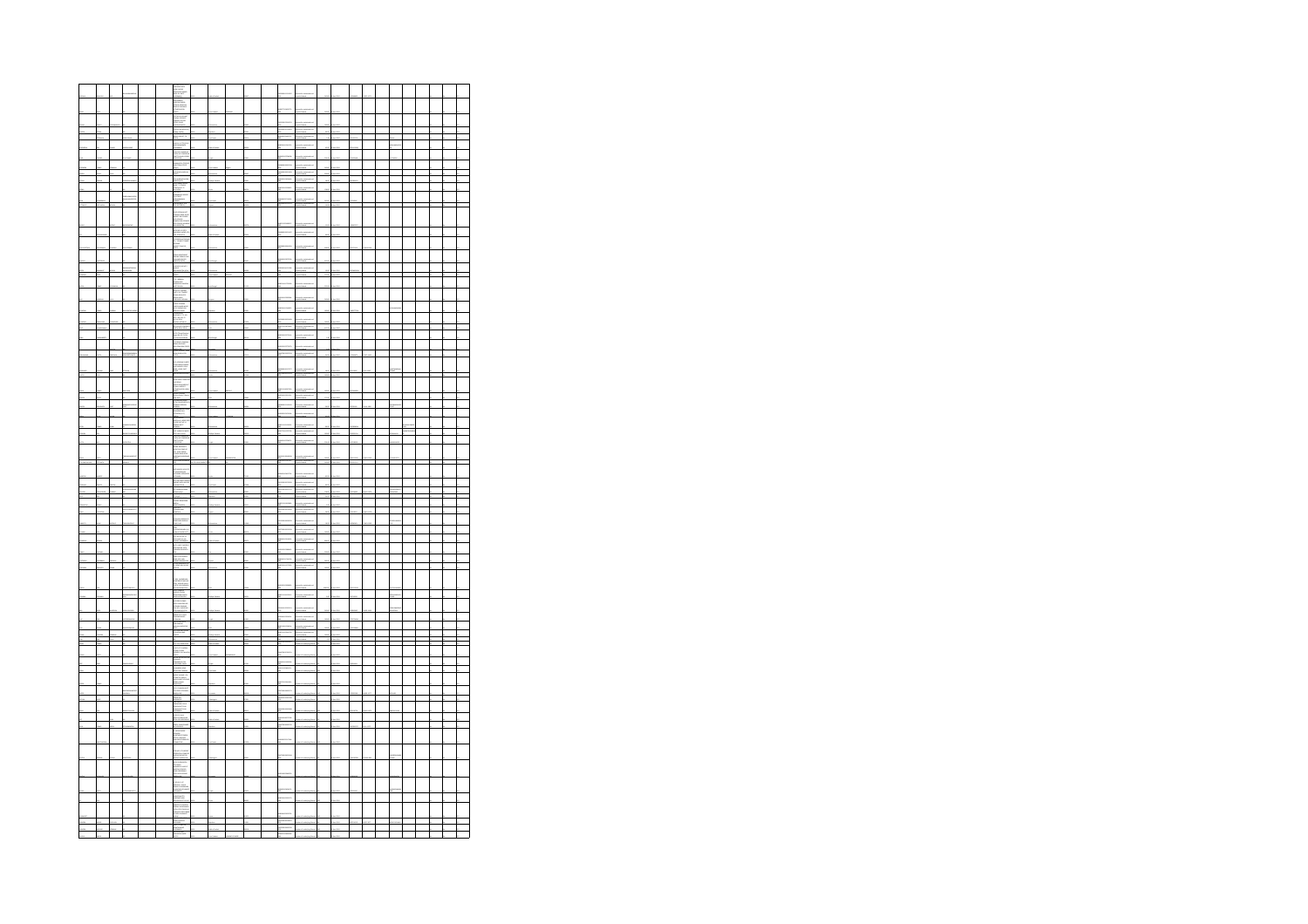|  |  |  | Ξ                                   |  |  |  |  |  |  |  |
|--|--|--|-------------------------------------|--|--|--|--|--|--|--|
|  |  |  |                                     |  |  |  |  |  |  |  |
|  |  |  |                                     |  |  |  |  |  |  |  |
|  |  |  |                                     |  |  |  |  |  |  |  |
|  |  |  | 1832-1940<br>1940-1944<br>1940-1944 |  |  |  |  |  |  |  |
|  |  |  |                                     |  |  |  |  |  |  |  |
|  |  |  |                                     |  |  |  |  |  |  |  |
|  |  |  |                                     |  |  |  |  |  |  |  |
|  |  |  |                                     |  |  |  |  |  |  |  |
|  |  |  |                                     |  |  |  |  |  |  |  |
|  |  |  | Ξ                                   |  |  |  |  |  |  |  |
|  |  |  |                                     |  |  |  |  |  |  |  |
|  |  |  |                                     |  |  |  |  |  |  |  |
|  |  |  |                                     |  |  |  |  |  |  |  |
|  |  |  |                                     |  |  |  |  |  |  |  |
|  |  |  |                                     |  |  |  |  |  |  |  |
|  |  |  |                                     |  |  |  |  |  |  |  |
|  |  |  |                                     |  |  |  |  |  |  |  |
|  |  |  |                                     |  |  |  |  |  |  |  |
|  |  |  |                                     |  |  |  |  |  |  |  |
|  |  |  |                                     |  |  |  |  |  |  |  |
|  |  |  |                                     |  |  |  |  |  |  |  |
|  |  |  | Þ                                   |  |  |  |  |  |  |  |
|  |  |  |                                     |  |  |  |  |  |  |  |
|  |  |  |                                     |  |  |  |  |  |  |  |
|  |  |  | an<br>Mari                          |  |  |  |  |  |  |  |
|  |  |  |                                     |  |  |  |  |  |  |  |
|  |  |  | E                                   |  |  |  |  |  |  |  |
|  |  |  |                                     |  |  |  |  |  |  |  |
|  |  |  |                                     |  |  |  |  |  |  |  |
|  |  |  |                                     |  |  |  |  |  |  |  |
|  |  |  |                                     |  |  |  |  |  |  |  |
|  |  |  |                                     |  |  |  |  |  |  |  |
|  |  |  | $-$                                 |  |  |  |  |  |  |  |
|  |  |  |                                     |  |  |  |  |  |  |  |
|  |  |  |                                     |  |  |  |  |  |  |  |
|  |  |  |                                     |  |  |  |  |  |  |  |
|  |  |  |                                     |  |  |  |  |  |  |  |
|  |  |  |                                     |  |  |  |  |  |  |  |
|  |  |  |                                     |  |  |  |  |  |  |  |
|  |  |  |                                     |  |  |  |  |  |  |  |
|  |  |  |                                     |  |  |  |  |  |  |  |
|  |  |  |                                     |  |  |  |  |  |  |  |
|  |  |  |                                     |  |  |  |  |  |  |  |
|  |  |  |                                     |  |  |  |  |  |  |  |
|  |  |  |                                     |  |  |  |  |  |  |  |
|  |  |  |                                     |  |  |  |  |  |  |  |
|  |  |  |                                     |  |  |  |  |  |  |  |
|  |  |  |                                     |  |  |  |  |  |  |  |
|  |  |  |                                     |  |  |  |  |  |  |  |
|  |  |  |                                     |  |  |  |  |  |  |  |
|  |  |  |                                     |  |  |  |  |  |  |  |
|  |  |  |                                     |  |  |  |  |  |  |  |
|  |  |  |                                     |  |  |  |  |  |  |  |
|  |  |  |                                     |  |  |  |  |  |  |  |
|  |  |  |                                     |  |  |  |  |  |  |  |
|  |  |  |                                     |  |  |  |  |  |  |  |
|  |  |  |                                     |  |  |  |  |  |  |  |
|  |  |  |                                     |  |  |  |  |  |  |  |
|  |  |  |                                     |  |  |  |  |  |  |  |
|  |  |  |                                     |  |  |  |  |  |  |  |
|  |  |  |                                     |  |  |  |  |  |  |  |
|  |  |  |                                     |  |  |  |  |  |  |  |
|  |  |  |                                     |  |  |  |  |  |  |  |
|  |  |  |                                     |  |  |  |  |  |  |  |
|  |  |  |                                     |  |  |  |  |  |  |  |
|  |  |  | È,                                  |  |  |  |  |  |  |  |
|  |  |  |                                     |  |  |  |  |  |  |  |
|  |  |  |                                     |  |  |  |  |  |  |  |
|  |  |  |                                     |  |  |  |  |  |  |  |
|  |  |  |                                     |  |  |  |  |  |  |  |
|  |  |  |                                     |  |  |  |  |  |  |  |
|  |  |  |                                     |  |  |  |  |  |  |  |
|  |  |  |                                     |  |  |  |  |  |  |  |
|  |  |  |                                     |  |  |  |  |  |  |  |
|  |  |  |                                     |  |  |  |  |  |  |  |
|  |  |  |                                     |  |  |  |  |  |  |  |
|  |  |  |                                     |  |  |  |  |  |  |  |
|  |  |  |                                     |  |  |  |  |  |  |  |
|  |  |  |                                     |  |  |  |  |  |  |  |
|  |  |  |                                     |  |  |  |  |  |  |  |
|  |  |  |                                     |  |  |  |  |  |  |  |
|  |  |  |                                     |  |  |  |  |  |  |  |
|  |  |  |                                     |  |  |  |  |  |  |  |
|  |  |  |                                     |  |  |  |  |  |  |  |
|  |  |  |                                     |  |  |  |  |  |  |  |
|  |  |  |                                     |  |  |  |  |  |  |  |
|  |  |  |                                     |  |  |  |  |  |  |  |
|  |  |  |                                     |  |  |  |  |  |  |  |
|  |  |  |                                     |  |  |  |  |  |  |  |
|  |  |  |                                     |  |  |  |  |  |  |  |
|  |  |  |                                     |  |  |  |  |  |  |  |
|  |  |  |                                     |  |  |  |  |  |  |  |
|  |  |  |                                     |  |  |  |  |  |  |  |
|  |  |  |                                     |  |  |  |  |  |  |  |
|  |  |  |                                     |  |  |  |  |  |  |  |
|  |  |  |                                     |  |  |  |  |  |  |  |
|  |  |  |                                     |  |  |  |  |  |  |  |
|  |  |  |                                     |  |  |  |  |  |  |  |
|  |  |  |                                     |  |  |  |  |  |  |  |
|  |  |  | men.<br>Heiming                     |  |  |  |  |  |  |  |
|  |  |  |                                     |  |  |  |  |  |  |  |
|  |  |  | $\frac{1}{1}$                       |  |  |  |  |  |  |  |
|  |  |  |                                     |  |  |  |  |  |  |  |
|  |  |  |                                     |  |  |  |  |  |  |  |
|  |  |  |                                     |  |  |  |  |  |  |  |
|  |  |  |                                     |  |  |  |  |  |  |  |
|  |  |  |                                     |  |  |  |  |  |  |  |
|  |  |  |                                     |  |  |  |  |  |  |  |
|  |  |  |                                     |  |  |  |  |  |  |  |
|  |  |  | ÷                                   |  |  |  |  |  |  |  |
|  |  |  |                                     |  |  |  |  |  |  |  |
|  |  |  |                                     |  |  |  |  |  |  |  |
|  |  |  |                                     |  |  |  |  |  |  |  |
|  |  |  |                                     |  |  |  |  |  |  |  |
|  |  |  |                                     |  |  |  |  |  |  |  |
|  |  |  |                                     |  |  |  |  |  |  |  |
|  |  |  |                                     |  |  |  |  |  |  |  |
|  |  |  |                                     |  |  |  |  |  |  |  |
|  |  |  |                                     |  |  |  |  |  |  |  |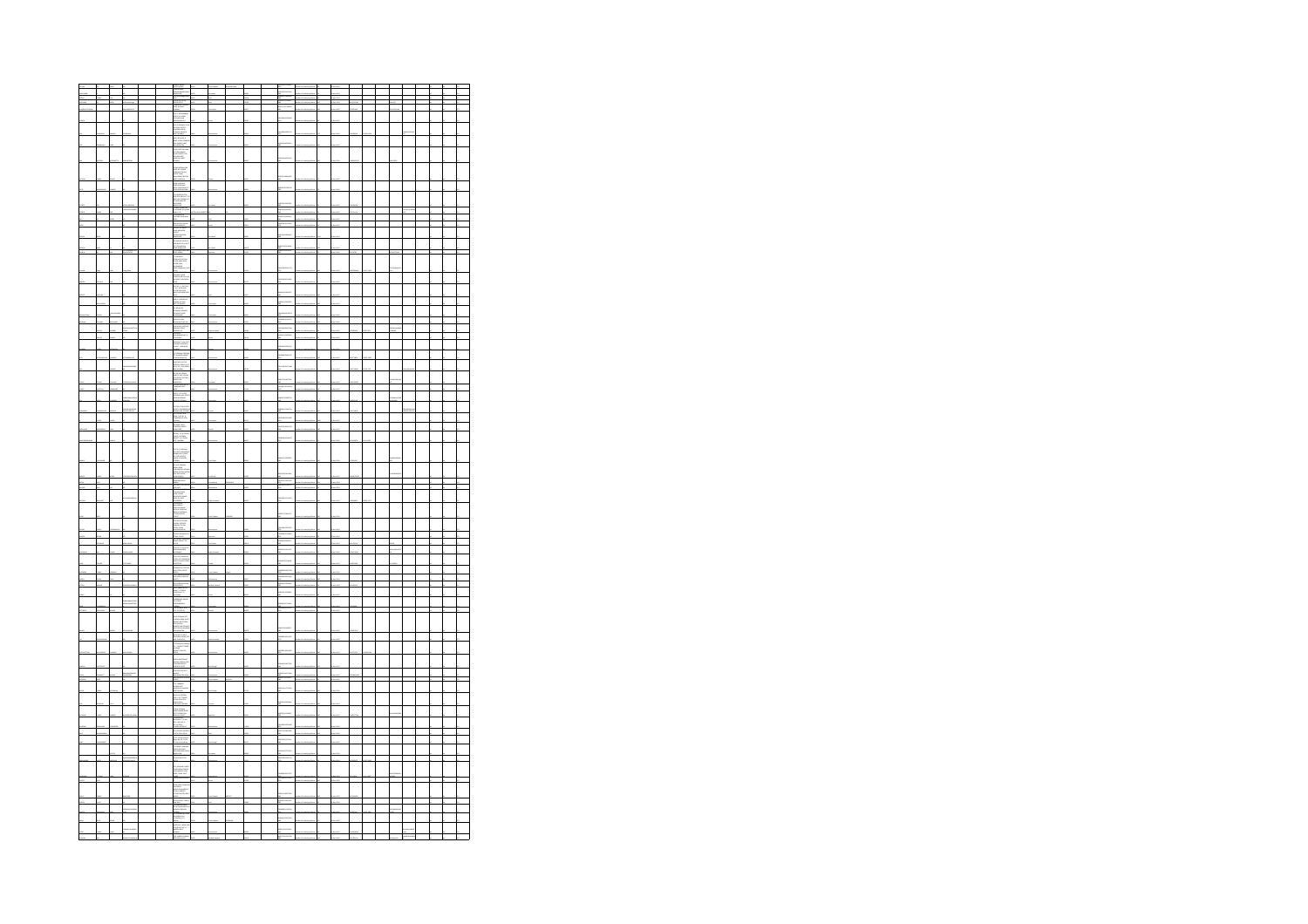|  |  |  | ÷.       |  |  |                                                                                                                                                                                                                                 |                                                              |  |  |  |  |  |  |
|--|--|--|----------|--|--|---------------------------------------------------------------------------------------------------------------------------------------------------------------------------------------------------------------------------------|--------------------------------------------------------------|--|--|--|--|--|--|
|  |  |  |          |  |  |                                                                                                                                                                                                                                 |                                                              |  |  |  |  |  |  |
|  |  |  | in de    |  |  |                                                                                                                                                                                                                                 |                                                              |  |  |  |  |  |  |
|  |  |  |          |  |  |                                                                                                                                                                                                                                 |                                                              |  |  |  |  |  |  |
|  |  |  |          |  |  |                                                                                                                                                                                                                                 |                                                              |  |  |  |  |  |  |
|  |  |  | ÷        |  |  |                                                                                                                                                                                                                                 |                                                              |  |  |  |  |  |  |
|  |  |  |          |  |  |                                                                                                                                                                                                                                 |                                                              |  |  |  |  |  |  |
|  |  |  |          |  |  |                                                                                                                                                                                                                                 |                                                              |  |  |  |  |  |  |
|  |  |  |          |  |  |                                                                                                                                                                                                                                 |                                                              |  |  |  |  |  |  |
|  |  |  |          |  |  |                                                                                                                                                                                                                                 |                                                              |  |  |  |  |  |  |
|  |  |  |          |  |  |                                                                                                                                                                                                                                 |                                                              |  |  |  |  |  |  |
|  |  |  |          |  |  |                                                                                                                                                                                                                                 |                                                              |  |  |  |  |  |  |
|  |  |  |          |  |  |                                                                                                                                                                                                                                 |                                                              |  |  |  |  |  |  |
|  |  |  |          |  |  |                                                                                                                                                                                                                                 |                                                              |  |  |  |  |  |  |
|  |  |  |          |  |  |                                                                                                                                                                                                                                 |                                                              |  |  |  |  |  |  |
|  |  |  |          |  |  |                                                                                                                                                                                                                                 |                                                              |  |  |  |  |  |  |
|  |  |  |          |  |  |                                                                                                                                                                                                                                 |                                                              |  |  |  |  |  |  |
|  |  |  |          |  |  |                                                                                                                                                                                                                                 |                                                              |  |  |  |  |  |  |
|  |  |  |          |  |  |                                                                                                                                                                                                                                 |                                                              |  |  |  |  |  |  |
|  |  |  |          |  |  |                                                                                                                                                                                                                                 |                                                              |  |  |  |  |  |  |
|  |  |  |          |  |  |                                                                                                                                                                                                                                 |                                                              |  |  |  |  |  |  |
|  |  |  |          |  |  |                                                                                                                                                                                                                                 |                                                              |  |  |  |  |  |  |
|  |  |  |          |  |  |                                                                                                                                                                                                                                 |                                                              |  |  |  |  |  |  |
|  |  |  |          |  |  |                                                                                                                                                                                                                                 |                                                              |  |  |  |  |  |  |
|  |  |  |          |  |  |                                                                                                                                                                                                                                 |                                                              |  |  |  |  |  |  |
|  |  |  |          |  |  |                                                                                                                                                                                                                                 |                                                              |  |  |  |  |  |  |
|  |  |  |          |  |  |                                                                                                                                                                                                                                 |                                                              |  |  |  |  |  |  |
|  |  |  |          |  |  |                                                                                                                                                                                                                                 |                                                              |  |  |  |  |  |  |
|  |  |  |          |  |  |                                                                                                                                                                                                                                 |                                                              |  |  |  |  |  |  |
|  |  |  |          |  |  |                                                                                                                                                                                                                                 |                                                              |  |  |  |  |  |  |
|  |  |  |          |  |  |                                                                                                                                                                                                                                 |                                                              |  |  |  |  |  |  |
|  |  |  |          |  |  |                                                                                                                                                                                                                                 |                                                              |  |  |  |  |  |  |
|  |  |  |          |  |  |                                                                                                                                                                                                                                 |                                                              |  |  |  |  |  |  |
|  |  |  |          |  |  |                                                                                                                                                                                                                                 |                                                              |  |  |  |  |  |  |
|  |  |  | $\equiv$ |  |  |                                                                                                                                                                                                                                 |                                                              |  |  |  |  |  |  |
|  |  |  |          |  |  |                                                                                                                                                                                                                                 |                                                              |  |  |  |  |  |  |
|  |  |  |          |  |  |                                                                                                                                                                                                                                 |                                                              |  |  |  |  |  |  |
|  |  |  |          |  |  |                                                                                                                                                                                                                                 |                                                              |  |  |  |  |  |  |
|  |  |  |          |  |  |                                                                                                                                                                                                                                 |                                                              |  |  |  |  |  |  |
|  |  |  |          |  |  |                                                                                                                                                                                                                                 |                                                              |  |  |  |  |  |  |
|  |  |  |          |  |  |                                                                                                                                                                                                                                 |                                                              |  |  |  |  |  |  |
|  |  |  |          |  |  |                                                                                                                                                                                                                                 |                                                              |  |  |  |  |  |  |
|  |  |  |          |  |  |                                                                                                                                                                                                                                 |                                                              |  |  |  |  |  |  |
|  |  |  |          |  |  |                                                                                                                                                                                                                                 |                                                              |  |  |  |  |  |  |
|  |  |  |          |  |  | en en de la familie de la familie de la familie de la familie de la familie de la familie de la familie de la<br>Casa de la familie de la familie de la familie de la familie de la familie de la familie de la familie de la f | the first performed and<br>grad financial<br><b>ALCOHOL:</b> |  |  |  |  |  |  |
|  |  |  |          |  |  |                                                                                                                                                                                                                                 |                                                              |  |  |  |  |  |  |
|  |  |  |          |  |  |                                                                                                                                                                                                                                 |                                                              |  |  |  |  |  |  |
|  |  |  |          |  |  |                                                                                                                                                                                                                                 |                                                              |  |  |  |  |  |  |
|  |  |  |          |  |  |                                                                                                                                                                                                                                 |                                                              |  |  |  |  |  |  |
|  |  |  |          |  |  |                                                                                                                                                                                                                                 |                                                              |  |  |  |  |  |  |
|  |  |  | an an    |  |  |                                                                                                                                                                                                                                 |                                                              |  |  |  |  |  |  |
|  |  |  |          |  |  |                                                                                                                                                                                                                                 |                                                              |  |  |  |  |  |  |
|  |  |  |          |  |  |                                                                                                                                                                                                                                 |                                                              |  |  |  |  |  |  |
|  |  |  |          |  |  |                                                                                                                                                                                                                                 |                                                              |  |  |  |  |  |  |
|  |  |  |          |  |  |                                                                                                                                                                                                                                 |                                                              |  |  |  |  |  |  |
|  |  |  |          |  |  |                                                                                                                                                                                                                                 |                                                              |  |  |  |  |  |  |
|  |  |  |          |  |  |                                                                                                                                                                                                                                 |                                                              |  |  |  |  |  |  |
|  |  |  |          |  |  |                                                                                                                                                                                                                                 |                                                              |  |  |  |  |  |  |
|  |  |  |          |  |  |                                                                                                                                                                                                                                 |                                                              |  |  |  |  |  |  |
|  |  |  |          |  |  |                                                                                                                                                                                                                                 |                                                              |  |  |  |  |  |  |
|  |  |  |          |  |  |                                                                                                                                                                                                                                 |                                                              |  |  |  |  |  |  |
|  |  |  |          |  |  |                                                                                                                                                                                                                                 | $\sim$                                                       |  |  |  |  |  |  |
|  |  |  |          |  |  |                                                                                                                                                                                                                                 |                                                              |  |  |  |  |  |  |
|  |  |  |          |  |  |                                                                                                                                                                                                                                 |                                                              |  |  |  |  |  |  |
|  |  |  |          |  |  |                                                                                                                                                                                                                                 |                                                              |  |  |  |  |  |  |
|  |  |  |          |  |  |                                                                                                                                                                                                                                 |                                                              |  |  |  |  |  |  |
|  |  |  |          |  |  |                                                                                                                                                                                                                                 |                                                              |  |  |  |  |  |  |
|  |  |  |          |  |  |                                                                                                                                                                                                                                 |                                                              |  |  |  |  |  |  |
|  |  |  |          |  |  |                                                                                                                                                                                                                                 |                                                              |  |  |  |  |  |  |
|  |  |  |          |  |  |                                                                                                                                                                                                                                 |                                                              |  |  |  |  |  |  |
|  |  |  |          |  |  |                                                                                                                                                                                                                                 |                                                              |  |  |  |  |  |  |
|  |  |  |          |  |  |                                                                                                                                                                                                                                 |                                                              |  |  |  |  |  |  |
|  |  |  |          |  |  |                                                                                                                                                                                                                                 |                                                              |  |  |  |  |  |  |
|  |  |  |          |  |  |                                                                                                                                                                                                                                 |                                                              |  |  |  |  |  |  |
|  |  |  |          |  |  |                                                                                                                                                                                                                                 |                                                              |  |  |  |  |  |  |
|  |  |  |          |  |  |                                                                                                                                                                                                                                 |                                                              |  |  |  |  |  |  |
|  |  |  |          |  |  |                                                                                                                                                                                                                                 |                                                              |  |  |  |  |  |  |
|  |  |  |          |  |  |                                                                                                                                                                                                                                 |                                                              |  |  |  |  |  |  |
|  |  |  |          |  |  |                                                                                                                                                                                                                                 |                                                              |  |  |  |  |  |  |
|  |  |  |          |  |  |                                                                                                                                                                                                                                 |                                                              |  |  |  |  |  |  |
|  |  |  |          |  |  |                                                                                                                                                                                                                                 |                                                              |  |  |  |  |  |  |
|  |  |  |          |  |  |                                                                                                                                                                                                                                 |                                                              |  |  |  |  |  |  |
|  |  |  |          |  |  |                                                                                                                                                                                                                                 |                                                              |  |  |  |  |  |  |
|  |  |  |          |  |  |                                                                                                                                                                                                                                 |                                                              |  |  |  |  |  |  |
|  |  |  |          |  |  |                                                                                                                                                                                                                                 |                                                              |  |  |  |  |  |  |
|  |  |  |          |  |  |                                                                                                                                                                                                                                 |                                                              |  |  |  |  |  |  |
|  |  |  |          |  |  |                                                                                                                                                                                                                                 |                                                              |  |  |  |  |  |  |
|  |  |  |          |  |  |                                                                                                                                                                                                                                 |                                                              |  |  |  |  |  |  |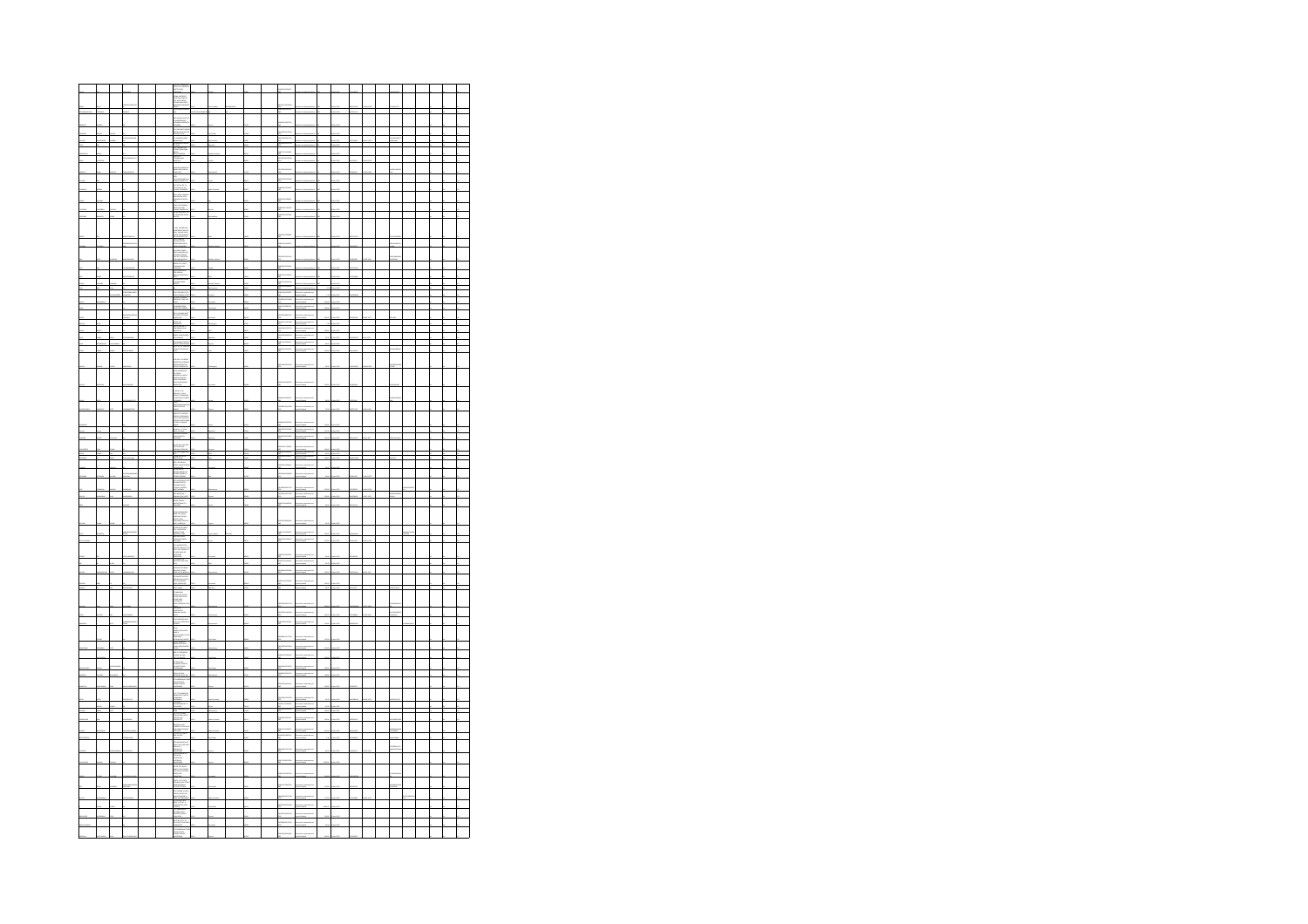|  |  |  | <b>STORY</b> |  |  |  |  |  |  |
|--|--|--|--------------|--|--|--|--|--|--|
|  |  |  |              |  |  |  |  |  |  |
|  |  |  |              |  |  |  |  |  |  |
|  |  |  |              |  |  |  |  |  |  |
|  |  |  |              |  |  |  |  |  |  |
|  |  |  |              |  |  |  |  |  |  |
|  |  |  |              |  |  |  |  |  |  |
|  |  |  |              |  |  |  |  |  |  |
|  |  |  |              |  |  |  |  |  |  |
|  |  |  |              |  |  |  |  |  |  |
|  |  |  |              |  |  |  |  |  |  |
|  |  |  |              |  |  |  |  |  |  |
|  |  |  |              |  |  |  |  |  |  |
|  |  |  |              |  |  |  |  |  |  |
|  |  |  |              |  |  |  |  |  |  |
|  |  |  |              |  |  |  |  |  |  |
|  |  |  |              |  |  |  |  |  |  |
|  |  |  |              |  |  |  |  |  |  |
|  |  |  |              |  |  |  |  |  |  |
|  |  |  |              |  |  |  |  |  |  |
|  |  |  |              |  |  |  |  |  |  |
|  |  |  |              |  |  |  |  |  |  |
|  |  |  |              |  |  |  |  |  |  |
|  |  |  |              |  |  |  |  |  |  |
|  |  |  |              |  |  |  |  |  |  |
|  |  |  |              |  |  |  |  |  |  |
|  |  |  |              |  |  |  |  |  |  |
|  |  |  |              |  |  |  |  |  |  |
|  |  |  |              |  |  |  |  |  |  |
|  |  |  |              |  |  |  |  |  |  |
|  |  |  |              |  |  |  |  |  |  |
|  |  |  |              |  |  |  |  |  |  |
|  |  |  |              |  |  |  |  |  |  |
|  |  |  |              |  |  |  |  |  |  |
|  |  |  |              |  |  |  |  |  |  |
|  |  |  |              |  |  |  |  |  |  |
|  |  |  |              |  |  |  |  |  |  |
|  |  |  |              |  |  |  |  |  |  |
|  |  |  |              |  |  |  |  |  |  |
|  |  |  |              |  |  |  |  |  |  |
|  |  |  |              |  |  |  |  |  |  |
|  |  |  |              |  |  |  |  |  |  |
|  |  |  |              |  |  |  |  |  |  |
|  |  |  |              |  |  |  |  |  |  |
|  |  |  |              |  |  |  |  |  |  |
|  |  |  |              |  |  |  |  |  |  |
|  |  |  |              |  |  |  |  |  |  |
|  |  |  |              |  |  |  |  |  |  |
|  |  |  |              |  |  |  |  |  |  |
|  |  |  |              |  |  |  |  |  |  |
|  |  |  |              |  |  |  |  |  |  |
|  |  |  |              |  |  |  |  |  |  |
|  |  |  |              |  |  |  |  |  |  |
|  |  |  |              |  |  |  |  |  |  |
|  |  |  |              |  |  |  |  |  |  |
|  |  |  |              |  |  |  |  |  |  |
|  |  |  |              |  |  |  |  |  |  |
|  |  |  |              |  |  |  |  |  |  |
|  |  |  |              |  |  |  |  |  |  |
|  |  |  |              |  |  |  |  |  |  |
|  |  |  |              |  |  |  |  |  |  |
|  |  |  |              |  |  |  |  |  |  |
|  |  |  |              |  |  |  |  |  |  |
|  |  |  |              |  |  |  |  |  |  |
|  |  |  |              |  |  |  |  |  |  |
|  |  |  |              |  |  |  |  |  |  |
|  |  |  |              |  |  |  |  |  |  |
|  |  |  |              |  |  |  |  |  |  |
|  |  |  |              |  |  |  |  |  |  |
|  |  |  |              |  |  |  |  |  |  |
|  |  |  |              |  |  |  |  |  |  |
|  |  |  |              |  |  |  |  |  |  |
|  |  |  |              |  |  |  |  |  |  |
|  |  |  | $-200$       |  |  |  |  |  |  |
|  |  |  |              |  |  |  |  |  |  |
|  |  |  |              |  |  |  |  |  |  |
|  |  |  |              |  |  |  |  |  |  |
|  |  |  |              |  |  |  |  |  |  |
|  |  |  |              |  |  |  |  |  |  |
|  |  |  |              |  |  |  |  |  |  |
|  |  |  |              |  |  |  |  |  |  |
|  |  |  |              |  |  |  |  |  |  |
|  |  |  |              |  |  |  |  |  |  |
|  |  |  |              |  |  |  |  |  |  |
|  |  |  |              |  |  |  |  |  |  |
|  |  |  |              |  |  |  |  |  |  |
|  |  |  |              |  |  |  |  |  |  |
|  |  |  |              |  |  |  |  |  |  |
|  |  |  |              |  |  |  |  |  |  |
|  |  |  |              |  |  |  |  |  |  |
|  |  |  |              |  |  |  |  |  |  |
|  |  |  |              |  |  |  |  |  |  |
|  |  |  |              |  |  |  |  |  |  |
|  |  |  |              |  |  |  |  |  |  |
|  |  |  |              |  |  |  |  |  |  |
|  |  |  |              |  |  |  |  |  |  |
|  |  |  |              |  |  |  |  |  |  |
|  |  |  |              |  |  |  |  |  |  |
|  |  |  |              |  |  |  |  |  |  |
|  |  |  |              |  |  |  |  |  |  |
|  |  |  |              |  |  |  |  |  |  |
|  |  |  |              |  |  |  |  |  |  |
|  |  |  |              |  |  |  |  |  |  |
|  |  |  |              |  |  |  |  |  |  |
|  |  |  |              |  |  |  |  |  |  |
|  |  |  |              |  |  |  |  |  |  |
|  |  |  |              |  |  |  |  |  |  |
|  |  |  |              |  |  |  |  |  |  |
|  |  |  |              |  |  |  |  |  |  |
|  |  |  |              |  |  |  |  |  |  |
|  |  |  |              |  |  |  |  |  |  |
|  |  |  |              |  |  |  |  |  |  |
|  |  |  |              |  |  |  |  |  |  |
|  |  |  |              |  |  |  |  |  |  |
|  |  |  |              |  |  |  |  |  |  |
|  |  |  |              |  |  |  |  |  |  |
|  |  |  |              |  |  |  |  |  |  |
|  |  |  |              |  |  |  |  |  |  |
|  |  |  |              |  |  |  |  |  |  |
|  |  |  |              |  |  |  |  |  |  |
|  |  |  |              |  |  |  |  |  |  |
|  |  |  |              |  |  |  |  |  |  |
|  |  |  |              |  |  |  |  |  |  |
|  |  |  |              |  |  |  |  |  |  |
|  |  |  |              |  |  |  |  |  |  |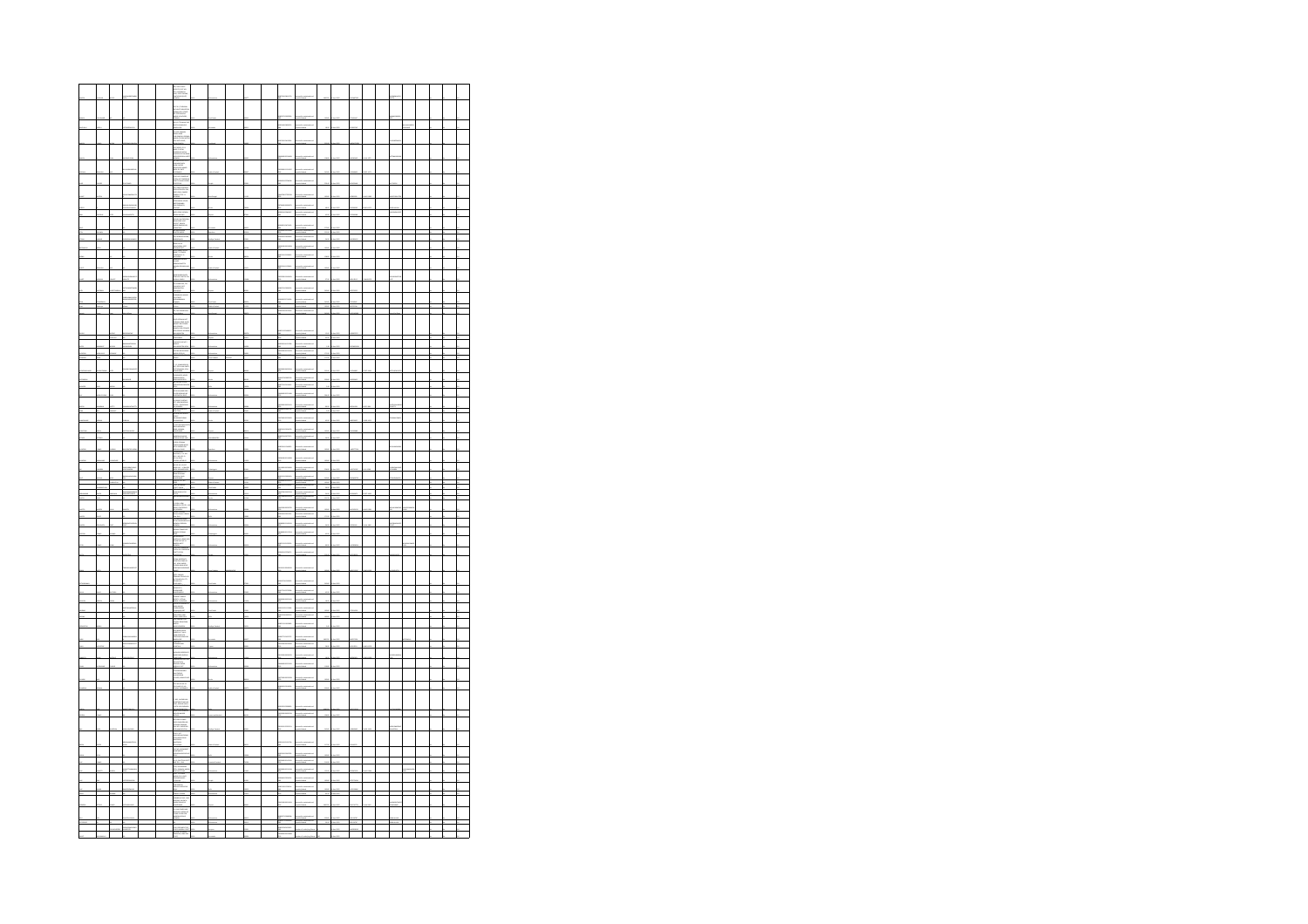|  |  |  |                                                                                                                                                                                                                                         |  |  | -----                         |  |  |  |  |  |  |
|--|--|--|-----------------------------------------------------------------------------------------------------------------------------------------------------------------------------------------------------------------------------------------|--|--|-------------------------------|--|--|--|--|--|--|
|  |  |  |                                                                                                                                                                                                                                         |  |  | <b>START</b>                  |  |  |  |  |  |  |
|  |  |  |                                                                                                                                                                                                                                         |  |  |                               |  |  |  |  |  |  |
|  |  |  |                                                                                                                                                                                                                                         |  |  |                               |  |  |  |  |  |  |
|  |  |  |                                                                                                                                                                                                                                         |  |  |                               |  |  |  |  |  |  |
|  |  |  | 107 (1083~10)<br>1083:<br>1083: 1083<br>1185: 1083: 1083<br>1185: 1083: 1083<br>1285: 1083: 1083<br>1083: 1083: 1083                                                                                                                    |  |  |                               |  |  |  |  |  |  |
|  |  |  |                                                                                                                                                                                                                                         |  |  |                               |  |  |  |  |  |  |
|  |  |  |                                                                                                                                                                                                                                         |  |  |                               |  |  |  |  |  |  |
|  |  |  |                                                                                                                                                                                                                                         |  |  |                               |  |  |  |  |  |  |
|  |  |  |                                                                                                                                                                                                                                         |  |  |                               |  |  |  |  |  |  |
|  |  |  |                                                                                                                                                                                                                                         |  |  |                               |  |  |  |  |  |  |
|  |  |  |                                                                                                                                                                                                                                         |  |  |                               |  |  |  |  |  |  |
|  |  |  |                                                                                                                                                                                                                                         |  |  |                               |  |  |  |  |  |  |
|  |  |  |                                                                                                                                                                                                                                         |  |  |                               |  |  |  |  |  |  |
|  |  |  |                                                                                                                                                                                                                                         |  |  |                               |  |  |  |  |  |  |
|  |  |  |                                                                                                                                                                                                                                         |  |  | $\overline{\phantom{a}}$      |  |  |  |  |  |  |
|  |  |  |                                                                                                                                                                                                                                         |  |  |                               |  |  |  |  |  |  |
|  |  |  |                                                                                                                                                                                                                                         |  |  |                               |  |  |  |  |  |  |
|  |  |  | dia kaominina dia<br>1930an<br>1930an metampiasa kaominina dia kaominina mpikambana amin'ny fivondronan-kaominina mpikambana amin'ny fivondronan-kaominina amin'ny fivondronan-kaominina ara-<br>1930an - Johann John Lee, amin'ny fivo |  |  |                               |  |  |  |  |  |  |
|  |  |  |                                                                                                                                                                                                                                         |  |  | <b><i><u>Property</u></i></b> |  |  |  |  |  |  |
|  |  |  | ÷                                                                                                                                                                                                                                       |  |  |                               |  |  |  |  |  |  |
|  |  |  |                                                                                                                                                                                                                                         |  |  |                               |  |  |  |  |  |  |
|  |  |  | $\frac{1}{2}$                                                                                                                                                                                                                           |  |  |                               |  |  |  |  |  |  |
|  |  |  |                                                                                                                                                                                                                                         |  |  | arrances.                     |  |  |  |  |  |  |
|  |  |  |                                                                                                                                                                                                                                         |  |  |                               |  |  |  |  |  |  |
|  |  |  |                                                                                                                                                                                                                                         |  |  |                               |  |  |  |  |  |  |
|  |  |  | Ξ                                                                                                                                                                                                                                       |  |  |                               |  |  |  |  |  |  |
|  |  |  |                                                                                                                                                                                                                                         |  |  |                               |  |  |  |  |  |  |
|  |  |  | $\frac{1}{2}$                                                                                                                                                                                                                           |  |  |                               |  |  |  |  |  |  |
|  |  |  |                                                                                                                                                                                                                                         |  |  |                               |  |  |  |  |  |  |
|  |  |  |                                                                                                                                                                                                                                         |  |  |                               |  |  |  |  |  |  |
|  |  |  |                                                                                                                                                                                                                                         |  |  |                               |  |  |  |  |  |  |
|  |  |  | $\frac{1}{2}$                                                                                                                                                                                                                           |  |  |                               |  |  |  |  |  |  |
|  |  |  |                                                                                                                                                                                                                                         |  |  |                               |  |  |  |  |  |  |
|  |  |  |                                                                                                                                                                                                                                         |  |  |                               |  |  |  |  |  |  |
|  |  |  |                                                                                                                                                                                                                                         |  |  |                               |  |  |  |  |  |  |
|  |  |  | ż                                                                                                                                                                                                                                       |  |  |                               |  |  |  |  |  |  |
|  |  |  |                                                                                                                                                                                                                                         |  |  |                               |  |  |  |  |  |  |
|  |  |  |                                                                                                                                                                                                                                         |  |  |                               |  |  |  |  |  |  |
|  |  |  | 5,000,000<br>2000,000,000<br>2000,000,000<br>2000,000                                                                                                                                                                                   |  |  |                               |  |  |  |  |  |  |
|  |  |  |                                                                                                                                                                                                                                         |  |  |                               |  |  |  |  |  |  |
|  |  |  | ь.                                                                                                                                                                                                                                      |  |  |                               |  |  |  |  |  |  |
|  |  |  |                                                                                                                                                                                                                                         |  |  |                               |  |  |  |  |  |  |
|  |  |  |                                                                                                                                                                                                                                         |  |  |                               |  |  |  |  |  |  |
|  |  |  |                                                                                                                                                                                                                                         |  |  |                               |  |  |  |  |  |  |
|  |  |  |                                                                                                                                                                                                                                         |  |  |                               |  |  |  |  |  |  |
|  |  |  |                                                                                                                                                                                                                                         |  |  |                               |  |  |  |  |  |  |
|  |  |  |                                                                                                                                                                                                                                         |  |  |                               |  |  |  |  |  |  |
|  |  |  |                                                                                                                                                                                                                                         |  |  |                               |  |  |  |  |  |  |
|  |  |  |                                                                                                                                                                                                                                         |  |  |                               |  |  |  |  |  |  |
|  |  |  | $\mathbb{R}$                                                                                                                                                                                                                            |  |  |                               |  |  |  |  |  |  |
|  |  |  |                                                                                                                                                                                                                                         |  |  |                               |  |  |  |  |  |  |
|  |  |  |                                                                                                                                                                                                                                         |  |  |                               |  |  |  |  |  |  |
|  |  |  |                                                                                                                                                                                                                                         |  |  |                               |  |  |  |  |  |  |
|  |  |  |                                                                                                                                                                                                                                         |  |  |                               |  |  |  |  |  |  |
|  |  |  |                                                                                                                                                                                                                                         |  |  |                               |  |  |  |  |  |  |
|  |  |  |                                                                                                                                                                                                                                         |  |  |                               |  |  |  |  |  |  |
|  |  |  |                                                                                                                                                                                                                                         |  |  |                               |  |  |  |  |  |  |
|  |  |  |                                                                                                                                                                                                                                         |  |  |                               |  |  |  |  |  |  |
|  |  |  |                                                                                                                                                                                                                                         |  |  |                               |  |  |  |  |  |  |
|  |  |  |                                                                                                                                                                                                                                         |  |  |                               |  |  |  |  |  |  |
|  |  |  | $\overline{\phantom{a}}$                                                                                                                                                                                                                |  |  |                               |  |  |  |  |  |  |
|  |  |  |                                                                                                                                                                                                                                         |  |  |                               |  |  |  |  |  |  |
|  |  |  |                                                                                                                                                                                                                                         |  |  |                               |  |  |  |  |  |  |
|  |  |  |                                                                                                                                                                                                                                         |  |  |                               |  |  |  |  |  |  |
|  |  |  | ÷                                                                                                                                                                                                                                       |  |  |                               |  |  |  |  |  |  |
|  |  |  | <b>COMPANY</b>                                                                                                                                                                                                                          |  |  |                               |  |  |  |  |  |  |
|  |  |  |                                                                                                                                                                                                                                         |  |  |                               |  |  |  |  |  |  |
|  |  |  | $\overline{\phantom{a}}$                                                                                                                                                                                                                |  |  |                               |  |  |  |  |  |  |
|  |  |  | Ξ                                                                                                                                                                                                                                       |  |  |                               |  |  |  |  |  |  |
|  |  |  |                                                                                                                                                                                                                                         |  |  |                               |  |  |  |  |  |  |
|  |  |  | È                                                                                                                                                                                                                                       |  |  | $\cdots$                      |  |  |  |  |  |  |
|  |  |  |                                                                                                                                                                                                                                         |  |  |                               |  |  |  |  |  |  |
|  |  |  |                                                                                                                                                                                                                                         |  |  |                               |  |  |  |  |  |  |
|  |  |  |                                                                                                                                                                                                                                         |  |  |                               |  |  |  |  |  |  |
|  |  |  |                                                                                                                                                                                                                                         |  |  |                               |  |  |  |  |  |  |
|  |  |  |                                                                                                                                                                                                                                         |  |  |                               |  |  |  |  |  |  |
|  |  |  |                                                                                                                                                                                                                                         |  |  |                               |  |  |  |  |  |  |
|  |  |  |                                                                                                                                                                                                                                         |  |  |                               |  |  |  |  |  |  |
|  |  |  |                                                                                                                                                                                                                                         |  |  |                               |  |  |  |  |  |  |
|  |  |  |                                                                                                                                                                                                                                         |  |  |                               |  |  |  |  |  |  |
|  |  |  |                                                                                                                                                                                                                                         |  |  |                               |  |  |  |  |  |  |
|  |  |  | Þ                                                                                                                                                                                                                                       |  |  |                               |  |  |  |  |  |  |
|  |  |  |                                                                                                                                                                                                                                         |  |  |                               |  |  |  |  |  |  |
|  |  |  |                                                                                                                                                                                                                                         |  |  |                               |  |  |  |  |  |  |
|  |  |  |                                                                                                                                                                                                                                         |  |  |                               |  |  |  |  |  |  |
|  |  |  |                                                                                                                                                                                                                                         |  |  |                               |  |  |  |  |  |  |
|  |  |  |                                                                                                                                                                                                                                         |  |  |                               |  |  |  |  |  |  |
|  |  |  |                                                                                                                                                                                                                                         |  |  |                               |  |  |  |  |  |  |
|  |  |  | unt annua<br>Frienda<br>Friendalen                                                                                                                                                                                                      |  |  |                               |  |  |  |  |  |  |
|  |  |  | $\frac{1}{2}$                                                                                                                                                                                                                           |  |  |                               |  |  |  |  |  |  |
|  |  |  |                                                                                                                                                                                                                                         |  |  |                               |  |  |  |  |  |  |
|  |  |  |                                                                                                                                                                                                                                         |  |  |                               |  |  |  |  |  |  |
|  |  |  |                                                                                                                                                                                                                                         |  |  |                               |  |  |  |  |  |  |
|  |  |  | an ana                                                                                                                                                                                                                                  |  |  |                               |  |  |  |  |  |  |
|  |  |  |                                                                                                                                                                                                                                         |  |  |                               |  |  |  |  |  |  |
|  |  |  |                                                                                                                                                                                                                                         |  |  |                               |  |  |  |  |  |  |
|  |  |  |                                                                                                                                                                                                                                         |  |  |                               |  |  |  |  |  |  |
|  |  |  |                                                                                                                                                                                                                                         |  |  |                               |  |  |  |  |  |  |
|  |  |  |                                                                                                                                                                                                                                         |  |  |                               |  |  |  |  |  |  |
|  |  |  |                                                                                                                                                                                                                                         |  |  |                               |  |  |  |  |  |  |
|  |  |  |                                                                                                                                                                                                                                         |  |  |                               |  |  |  |  |  |  |
|  |  |  |                                                                                                                                                                                                                                         |  |  |                               |  |  |  |  |  |  |
|  |  |  |                                                                                                                                                                                                                                         |  |  |                               |  |  |  |  |  |  |
|  |  |  |                                                                                                                                                                                                                                         |  |  |                               |  |  |  |  |  |  |
|  |  |  |                                                                                                                                                                                                                                         |  |  |                               |  |  |  |  |  |  |
|  |  |  |                                                                                                                                                                                                                                         |  |  |                               |  |  |  |  |  |  |
|  |  |  |                                                                                                                                                                                                                                         |  |  |                               |  |  |  |  |  |  |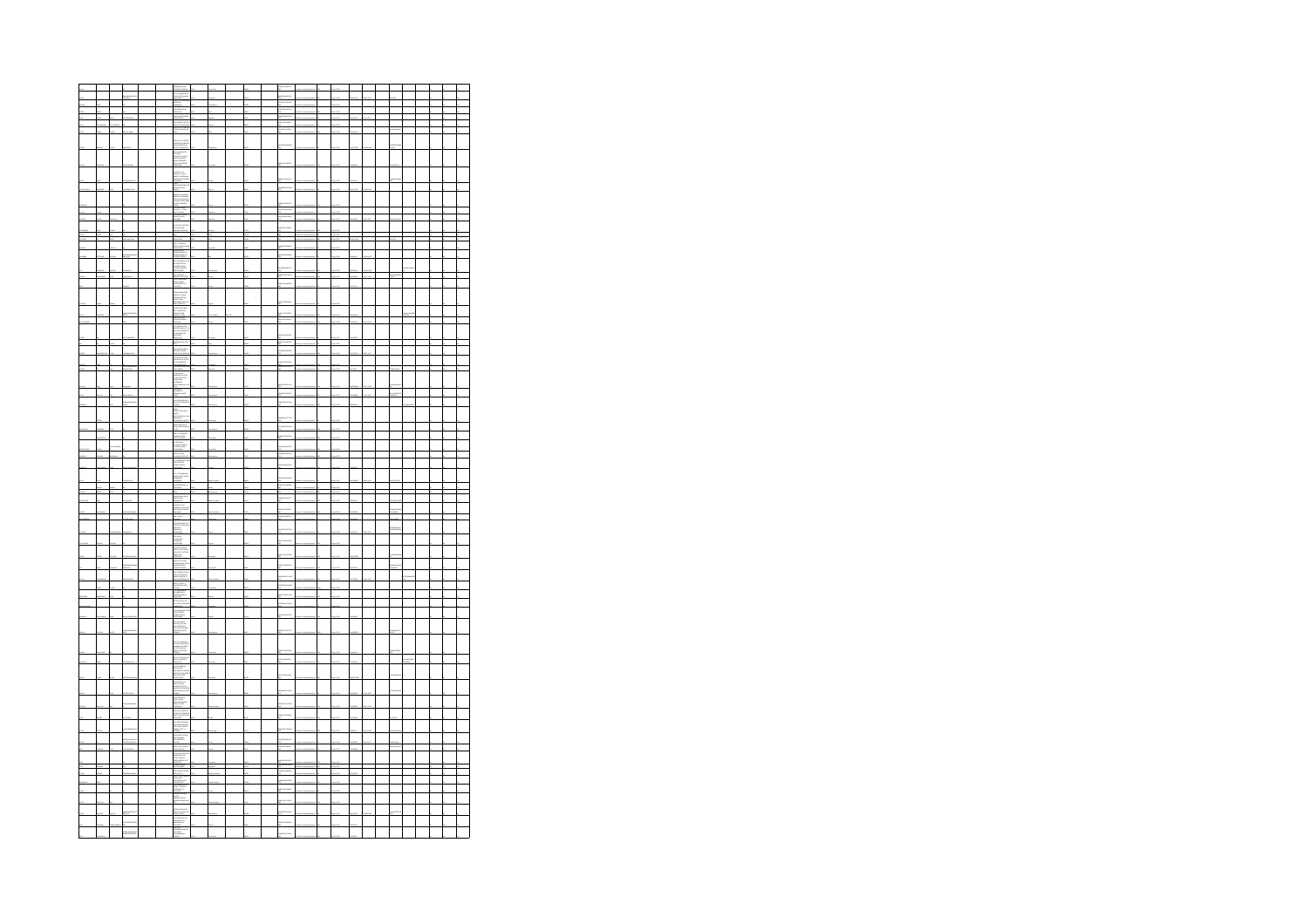|  |  |  | b.      |  |  |  |                                |  |  |  |  |  |  |
|--|--|--|---------|--|--|--|--------------------------------|--|--|--|--|--|--|
|  |  |  |         |  |  |  |                                |  |  |  |  |  |  |
|  |  |  |         |  |  |  |                                |  |  |  |  |  |  |
|  |  |  |         |  |  |  |                                |  |  |  |  |  |  |
|  |  |  |         |  |  |  |                                |  |  |  |  |  |  |
|  |  |  |         |  |  |  |                                |  |  |  |  |  |  |
|  |  |  |         |  |  |  |                                |  |  |  |  |  |  |
|  |  |  |         |  |  |  |                                |  |  |  |  |  |  |
|  |  |  |         |  |  |  |                                |  |  |  |  |  |  |
|  |  |  |         |  |  |  |                                |  |  |  |  |  |  |
|  |  |  |         |  |  |  |                                |  |  |  |  |  |  |
|  |  |  |         |  |  |  |                                |  |  |  |  |  |  |
|  |  |  |         |  |  |  |                                |  |  |  |  |  |  |
|  |  |  |         |  |  |  |                                |  |  |  |  |  |  |
|  |  |  |         |  |  |  |                                |  |  |  |  |  |  |
|  |  |  |         |  |  |  |                                |  |  |  |  |  |  |
|  |  |  |         |  |  |  |                                |  |  |  |  |  |  |
|  |  |  |         |  |  |  |                                |  |  |  |  |  |  |
|  |  |  |         |  |  |  |                                |  |  |  |  |  |  |
|  |  |  |         |  |  |  |                                |  |  |  |  |  |  |
|  |  |  |         |  |  |  |                                |  |  |  |  |  |  |
|  |  |  |         |  |  |  |                                |  |  |  |  |  |  |
|  |  |  |         |  |  |  |                                |  |  |  |  |  |  |
|  |  |  |         |  |  |  |                                |  |  |  |  |  |  |
|  |  |  |         |  |  |  |                                |  |  |  |  |  |  |
|  |  |  |         |  |  |  |                                |  |  |  |  |  |  |
|  |  |  |         |  |  |  |                                |  |  |  |  |  |  |
|  |  |  |         |  |  |  |                                |  |  |  |  |  |  |
|  |  |  |         |  |  |  |                                |  |  |  |  |  |  |
|  |  |  |         |  |  |  |                                |  |  |  |  |  |  |
|  |  |  |         |  |  |  |                                |  |  |  |  |  |  |
|  |  |  |         |  |  |  |                                |  |  |  |  |  |  |
|  |  |  |         |  |  |  |                                |  |  |  |  |  |  |
|  |  |  |         |  |  |  |                                |  |  |  |  |  |  |
|  |  |  | $-1000$ |  |  |  |                                |  |  |  |  |  |  |
|  |  |  |         |  |  |  |                                |  |  |  |  |  |  |
|  |  |  |         |  |  |  |                                |  |  |  |  |  |  |
|  |  |  |         |  |  |  |                                |  |  |  |  |  |  |
|  |  |  |         |  |  |  |                                |  |  |  |  |  |  |
|  |  |  |         |  |  |  |                                |  |  |  |  |  |  |
|  |  |  |         |  |  |  |                                |  |  |  |  |  |  |
|  |  |  |         |  |  |  |                                |  |  |  |  |  |  |
|  |  |  |         |  |  |  |                                |  |  |  |  |  |  |
|  |  |  |         |  |  |  |                                |  |  |  |  |  |  |
|  |  |  |         |  |  |  |                                |  |  |  |  |  |  |
|  |  |  |         |  |  |  |                                |  |  |  |  |  |  |
|  |  |  |         |  |  |  |                                |  |  |  |  |  |  |
|  |  |  |         |  |  |  |                                |  |  |  |  |  |  |
|  |  |  |         |  |  |  |                                |  |  |  |  |  |  |
|  |  |  |         |  |  |  |                                |  |  |  |  |  |  |
|  |  |  |         |  |  |  |                                |  |  |  |  |  |  |
|  |  |  |         |  |  |  |                                |  |  |  |  |  |  |
|  |  |  |         |  |  |  |                                |  |  |  |  |  |  |
|  |  |  |         |  |  |  |                                |  |  |  |  |  |  |
|  |  |  |         |  |  |  |                                |  |  |  |  |  |  |
|  |  |  |         |  |  |  |                                |  |  |  |  |  |  |
|  |  |  |         |  |  |  |                                |  |  |  |  |  |  |
|  |  |  |         |  |  |  |                                |  |  |  |  |  |  |
|  |  |  |         |  |  |  | .<br>Manazarta da              |  |  |  |  |  |  |
|  |  |  |         |  |  |  |                                |  |  |  |  |  |  |
|  |  |  |         |  |  |  |                                |  |  |  |  |  |  |
|  |  |  |         |  |  |  |                                |  |  |  |  |  |  |
|  |  |  |         |  |  |  |                                |  |  |  |  |  |  |
|  |  |  |         |  |  |  |                                |  |  |  |  |  |  |
|  |  |  |         |  |  |  |                                |  |  |  |  |  |  |
|  |  |  |         |  |  |  |                                |  |  |  |  |  |  |
|  |  |  |         |  |  |  |                                |  |  |  |  |  |  |
|  |  |  |         |  |  |  |                                |  |  |  |  |  |  |
|  |  |  |         |  |  |  |                                |  |  |  |  |  |  |
|  |  |  |         |  |  |  |                                |  |  |  |  |  |  |
|  |  |  |         |  |  |  |                                |  |  |  |  |  |  |
|  |  |  |         |  |  |  |                                |  |  |  |  |  |  |
|  |  |  |         |  |  |  |                                |  |  |  |  |  |  |
|  |  |  |         |  |  |  |                                |  |  |  |  |  |  |
|  |  |  |         |  |  |  | ł                              |  |  |  |  |  |  |
|  |  |  |         |  |  |  |                                |  |  |  |  |  |  |
|  |  |  |         |  |  |  |                                |  |  |  |  |  |  |
|  |  |  |         |  |  |  |                                |  |  |  |  |  |  |
|  |  |  |         |  |  |  | $\mathbb{R}$<br>$\overline{a}$ |  |  |  |  |  |  |
|  |  |  |         |  |  |  |                                |  |  |  |  |  |  |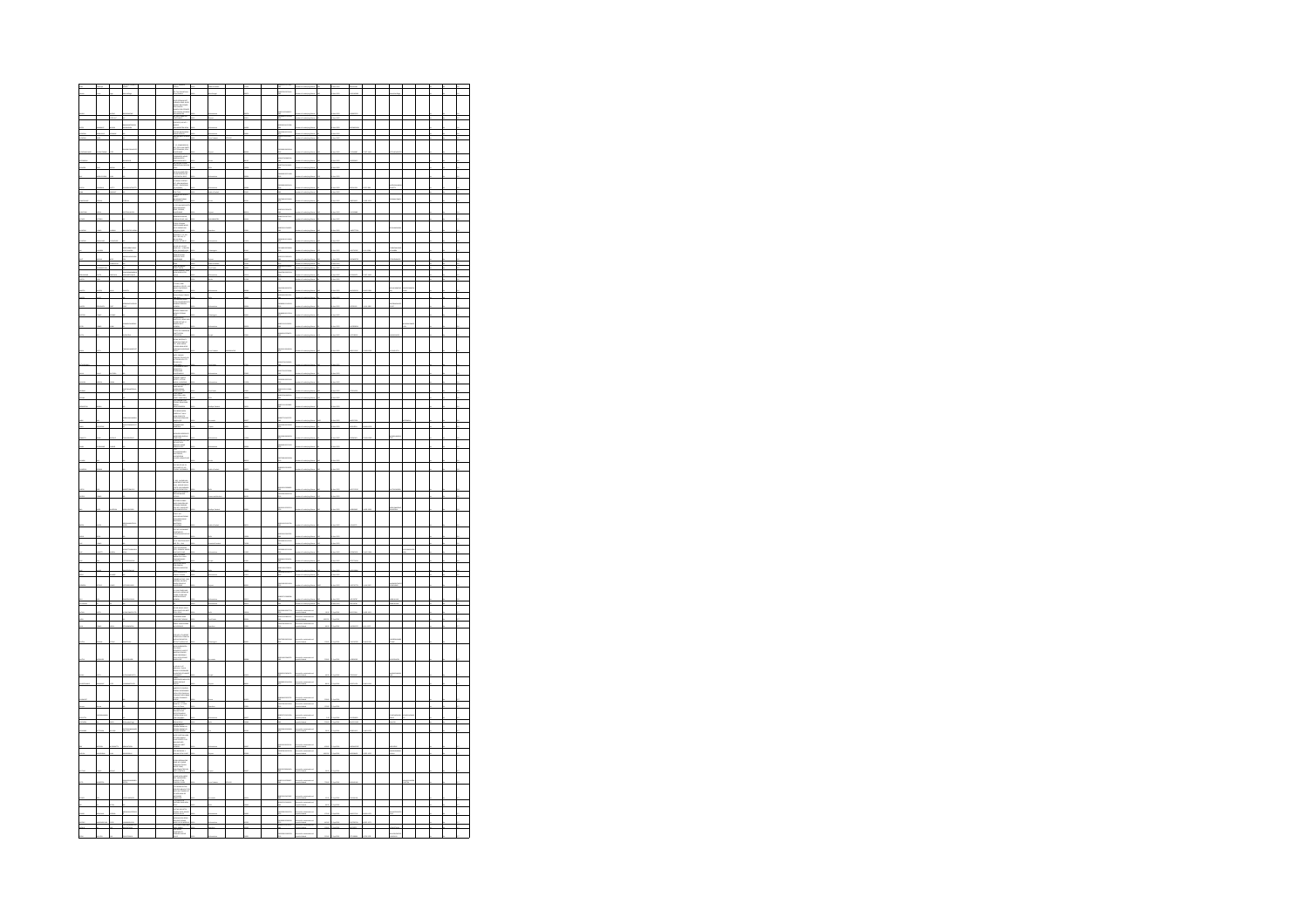|  |  |  | m             |  |  |                               |   |  |  |  |  |  |  |
|--|--|--|---------------|--|--|-------------------------------|---|--|--|--|--|--|--|
|  |  |  |               |  |  |                               |   |  |  |  |  |  |  |
|  |  |  |               |  |  |                               |   |  |  |  |  |  |  |
|  |  |  |               |  |  |                               |   |  |  |  |  |  |  |
|  |  |  |               |  |  |                               |   |  |  |  |  |  |  |
|  |  |  |               |  |  |                               |   |  |  |  |  |  |  |
|  |  |  |               |  |  |                               |   |  |  |  |  |  |  |
|  |  |  |               |  |  |                               |   |  |  |  |  |  |  |
|  |  |  |               |  |  |                               |   |  |  |  |  |  |  |
|  |  |  |               |  |  |                               |   |  |  |  |  |  |  |
|  |  |  |               |  |  |                               |   |  |  |  |  |  |  |
|  |  |  |               |  |  |                               |   |  |  |  |  |  |  |
|  |  |  |               |  |  |                               |   |  |  |  |  |  |  |
|  |  |  | ine.          |  |  |                               |   |  |  |  |  |  |  |
|  |  |  |               |  |  |                               |   |  |  |  |  |  |  |
|  |  |  |               |  |  |                               |   |  |  |  |  |  |  |
|  |  |  |               |  |  |                               |   |  |  |  |  |  |  |
|  |  |  |               |  |  |                               |   |  |  |  |  |  |  |
|  |  |  |               |  |  |                               |   |  |  |  |  |  |  |
|  |  |  |               |  |  |                               |   |  |  |  |  |  |  |
|  |  |  |               |  |  |                               |   |  |  |  |  |  |  |
|  |  |  |               |  |  |                               |   |  |  |  |  |  |  |
|  |  |  |               |  |  |                               |   |  |  |  |  |  |  |
|  |  |  |               |  |  |                               |   |  |  |  |  |  |  |
|  |  |  |               |  |  |                               |   |  |  |  |  |  |  |
|  |  |  |               |  |  |                               |   |  |  |  |  |  |  |
|  |  |  |               |  |  |                               |   |  |  |  |  |  |  |
|  |  |  |               |  |  |                               |   |  |  |  |  |  |  |
|  |  |  |               |  |  |                               |   |  |  |  |  |  |  |
|  |  |  |               |  |  |                               |   |  |  |  |  |  |  |
|  |  |  |               |  |  |                               |   |  |  |  |  |  |  |
|  |  |  |               |  |  |                               |   |  |  |  |  |  |  |
|  |  |  |               |  |  |                               |   |  |  |  |  |  |  |
|  |  |  |               |  |  |                               |   |  |  |  |  |  |  |
|  |  |  |               |  |  |                               |   |  |  |  |  |  |  |
|  |  |  |               |  |  |                               |   |  |  |  |  |  |  |
|  |  |  |               |  |  |                               |   |  |  |  |  |  |  |
|  |  |  |               |  |  |                               |   |  |  |  |  |  |  |
|  |  |  |               |  |  |                               |   |  |  |  |  |  |  |
|  |  |  |               |  |  |                               |   |  |  |  |  |  |  |
|  |  |  |               |  |  |                               |   |  |  |  |  |  |  |
|  |  |  |               |  |  |                               |   |  |  |  |  |  |  |
|  |  |  |               |  |  |                               |   |  |  |  |  |  |  |
|  |  |  |               |  |  |                               |   |  |  |  |  |  |  |
|  |  |  | <b>COLOR</b>  |  |  |                               |   |  |  |  |  |  |  |
|  |  |  |               |  |  |                               |   |  |  |  |  |  |  |
|  |  |  |               |  |  |                               |   |  |  |  |  |  |  |
|  |  |  |               |  |  |                               |   |  |  |  |  |  |  |
|  |  |  |               |  |  |                               |   |  |  |  |  |  |  |
|  |  |  |               |  |  |                               |   |  |  |  |  |  |  |
|  |  |  |               |  |  |                               |   |  |  |  |  |  |  |
|  |  |  |               |  |  |                               |   |  |  |  |  |  |  |
|  |  |  |               |  |  |                               |   |  |  |  |  |  |  |
|  |  |  |               |  |  |                               |   |  |  |  |  |  |  |
|  |  |  |               |  |  |                               |   |  |  |  |  |  |  |
|  |  |  |               |  |  |                               |   |  |  |  |  |  |  |
|  |  |  |               |  |  |                               |   |  |  |  |  |  |  |
|  |  |  |               |  |  |                               |   |  |  |  |  |  |  |
|  |  |  |               |  |  |                               |   |  |  |  |  |  |  |
|  |  |  |               |  |  |                               |   |  |  |  |  |  |  |
|  |  |  |               |  |  |                               |   |  |  |  |  |  |  |
|  |  |  |               |  |  |                               |   |  |  |  |  |  |  |
|  |  |  |               |  |  |                               |   |  |  |  |  |  |  |
|  |  |  |               |  |  |                               |   |  |  |  |  |  |  |
|  |  |  |               |  |  |                               |   |  |  |  |  |  |  |
|  |  |  |               |  |  |                               |   |  |  |  |  |  |  |
|  |  |  |               |  |  |                               |   |  |  |  |  |  |  |
|  |  |  |               |  |  |                               |   |  |  |  |  |  |  |
|  |  |  |               |  |  |                               |   |  |  |  |  |  |  |
|  |  |  |               |  |  |                               |   |  |  |  |  |  |  |
|  |  |  |               |  |  |                               |   |  |  |  |  |  |  |
|  |  |  |               |  |  |                               |   |  |  |  |  |  |  |
|  |  |  |               |  |  |                               |   |  |  |  |  |  |  |
|  |  |  |               |  |  |                               |   |  |  |  |  |  |  |
|  |  |  |               |  |  |                               |   |  |  |  |  |  |  |
|  |  |  |               |  |  |                               |   |  |  |  |  |  |  |
|  |  |  |               |  |  |                               |   |  |  |  |  |  |  |
|  |  |  |               |  |  |                               |   |  |  |  |  |  |  |
|  |  |  |               |  |  |                               |   |  |  |  |  |  |  |
|  |  |  |               |  |  |                               |   |  |  |  |  |  |  |
|  |  |  |               |  |  |                               |   |  |  |  |  |  |  |
|  |  |  |               |  |  |                               |   |  |  |  |  |  |  |
|  |  |  |               |  |  |                               |   |  |  |  |  |  |  |
|  |  |  |               |  |  |                               |   |  |  |  |  |  |  |
|  |  |  |               |  |  |                               |   |  |  |  |  |  |  |
|  |  |  |               |  |  |                               |   |  |  |  |  |  |  |
|  |  |  | $\equiv$<br>ŀ |  |  | Γ<br>$\overline{\phantom{a}}$ | I |  |  |  |  |  |  |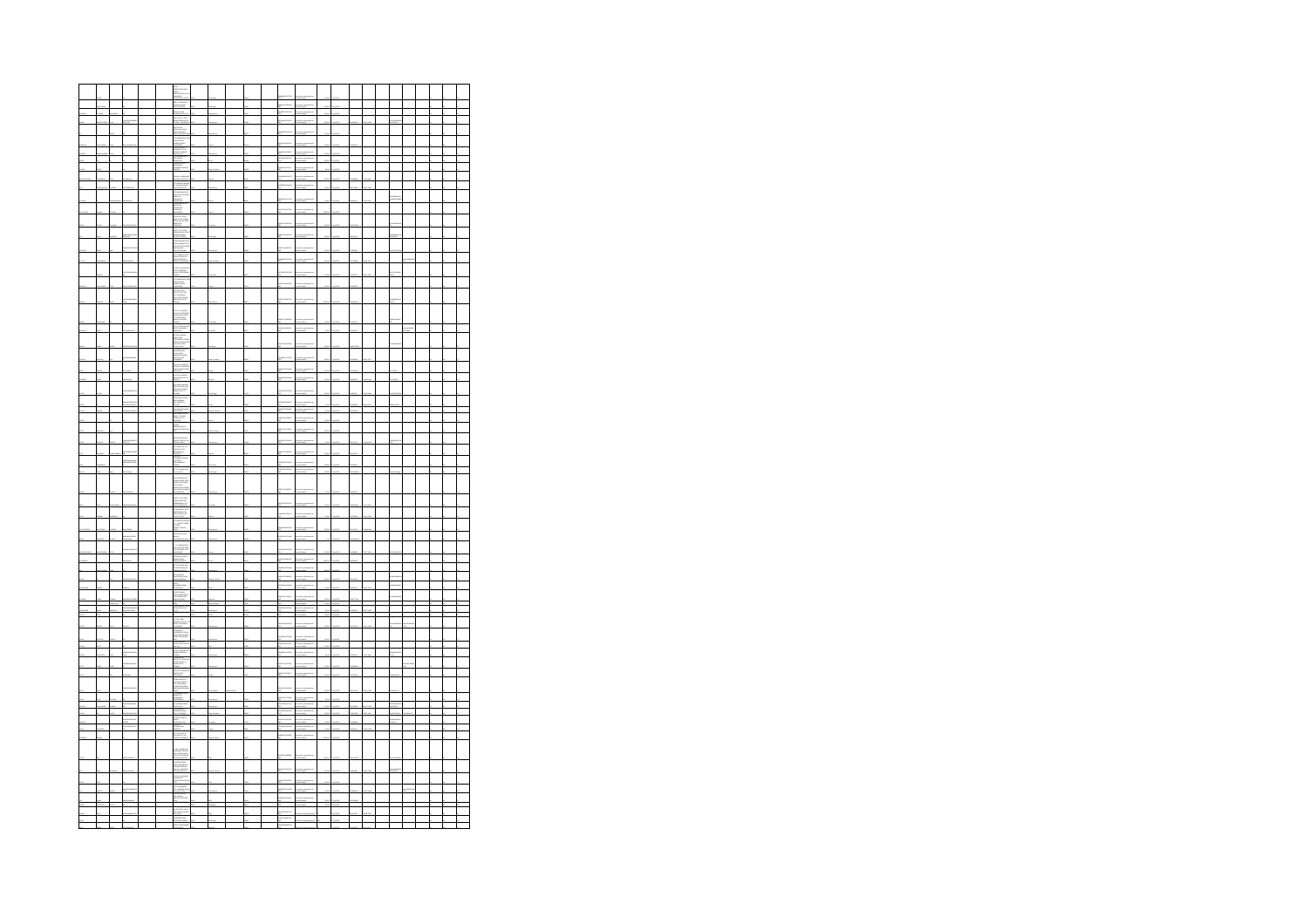|  |  |  | in i                                                                                   |  |  |       |  |  |  |   |  |  |
|--|--|--|----------------------------------------------------------------------------------------|--|--|-------|--|--|--|---|--|--|
|  |  |  |                                                                                        |  |  |       |  |  |  |   |  |  |
|  |  |  |                                                                                        |  |  |       |  |  |  |   |  |  |
|  |  |  |                                                                                        |  |  |       |  |  |  |   |  |  |
|  |  |  |                                                                                        |  |  |       |  |  |  |   |  |  |
|  |  |  | e de Tara<br>contrato<br>com a los<br>chasternos                                       |  |  |       |  |  |  |   |  |  |
|  |  |  | en.                                                                                    |  |  |       |  |  |  |   |  |  |
|  |  |  |                                                                                        |  |  |       |  |  |  |   |  |  |
|  |  |  |                                                                                        |  |  |       |  |  |  |   |  |  |
|  |  |  |                                                                                        |  |  |       |  |  |  |   |  |  |
|  |  |  |                                                                                        |  |  |       |  |  |  |   |  |  |
|  |  |  | ÷<br>E                                                                                 |  |  |       |  |  |  |   |  |  |
|  |  |  |                                                                                        |  |  |       |  |  |  |   |  |  |
|  |  |  |                                                                                        |  |  |       |  |  |  |   |  |  |
|  |  |  | men.<br>Time                                                                           |  |  |       |  |  |  |   |  |  |
|  |  |  |                                                                                        |  |  |       |  |  |  |   |  |  |
|  |  |  |                                                                                        |  |  |       |  |  |  |   |  |  |
|  |  |  |                                                                                        |  |  |       |  |  |  |   |  |  |
|  |  |  |                                                                                        |  |  |       |  |  |  |   |  |  |
|  |  |  |                                                                                        |  |  |       |  |  |  |   |  |  |
|  |  |  |                                                                                        |  |  |       |  |  |  |   |  |  |
|  |  |  |                                                                                        |  |  |       |  |  |  |   |  |  |
|  |  |  |                                                                                        |  |  |       |  |  |  |   |  |  |
|  |  |  | amanon.<br>Manazarta                                                                   |  |  |       |  |  |  |   |  |  |
|  |  |  |                                                                                        |  |  |       |  |  |  |   |  |  |
|  |  |  |                                                                                        |  |  |       |  |  |  |   |  |  |
|  |  |  | 1.4 Madrid<br>NY JASON<br>NY SIMBAD                                                    |  |  |       |  |  |  |   |  |  |
|  |  |  |                                                                                        |  |  |       |  |  |  |   |  |  |
|  |  |  |                                                                                        |  |  | aman. |  |  |  |   |  |  |
|  |  |  |                                                                                        |  |  |       |  |  |  |   |  |  |
|  |  |  |                                                                                        |  |  |       |  |  |  |   |  |  |
|  |  |  |                                                                                        |  |  |       |  |  |  |   |  |  |
|  |  |  |                                                                                        |  |  |       |  |  |  |   |  |  |
|  |  |  | ≒                                                                                      |  |  |       |  |  |  |   |  |  |
|  |  |  |                                                                                        |  |  |       |  |  |  |   |  |  |
|  |  |  |                                                                                        |  |  |       |  |  |  |   |  |  |
|  |  |  |                                                                                        |  |  |       |  |  |  |   |  |  |
|  |  |  |                                                                                        |  |  |       |  |  |  |   |  |  |
|  |  |  |                                                                                        |  |  |       |  |  |  |   |  |  |
|  |  |  |                                                                                        |  |  |       |  |  |  |   |  |  |
|  |  |  | anananan                                                                               |  |  |       |  |  |  |   |  |  |
|  |  |  |                                                                                        |  |  |       |  |  |  |   |  |  |
|  |  |  | Ξ                                                                                      |  |  |       |  |  |  |   |  |  |
|  |  |  |                                                                                        |  |  |       |  |  |  |   |  |  |
|  |  |  | ÷                                                                                      |  |  |       |  |  |  |   |  |  |
|  |  |  | (1) 57 0.00                                                                            |  |  |       |  |  |  |   |  |  |
|  |  |  |                                                                                        |  |  |       |  |  |  |   |  |  |
|  |  |  |                                                                                        |  |  |       |  |  |  |   |  |  |
|  |  |  | $\frac{1}{2}$                                                                          |  |  |       |  |  |  |   |  |  |
|  |  |  | an<br>Saint                                                                            |  |  |       |  |  |  |   |  |  |
|  |  |  |                                                                                        |  |  |       |  |  |  |   |  |  |
|  |  |  | di Paulong<br>19 de januari -<br>19 de januari -<br>19 de januari -<br>19 de januari - |  |  |       |  |  |  |   |  |  |
|  |  |  |                                                                                        |  |  |       |  |  |  |   |  |  |
|  |  |  |                                                                                        |  |  |       |  |  |  |   |  |  |
|  |  |  |                                                                                        |  |  |       |  |  |  |   |  |  |
|  |  |  | sent support<br>colors, Parties<br>colors and modern<br>colors and                     |  |  |       |  |  |  |   |  |  |
|  |  |  |                                                                                        |  |  |       |  |  |  |   |  |  |
|  |  |  |                                                                                        |  |  |       |  |  |  |   |  |  |
|  |  |  | ÷                                                                                      |  |  |       |  |  |  |   |  |  |
|  |  |  |                                                                                        |  |  |       |  |  |  |   |  |  |
|  |  |  |                                                                                        |  |  |       |  |  |  | ÷ |  |  |
|  |  |  |                                                                                        |  |  |       |  |  |  |   |  |  |
|  |  |  |                                                                                        |  |  |       |  |  |  |   |  |  |
|  |  |  |                                                                                        |  |  |       |  |  |  |   |  |  |
|  |  |  |                                                                                        |  |  |       |  |  |  |   |  |  |
|  |  |  |                                                                                        |  |  |       |  |  |  |   |  |  |
|  |  |  |                                                                                        |  |  |       |  |  |  |   |  |  |
|  |  |  | 027 MARCH<br>1706년 10월<br>1708 Marc                                                    |  |  |       |  |  |  |   |  |  |
|  |  |  |                                                                                        |  |  |       |  |  |  |   |  |  |
|  |  |  | Į.                                                                                     |  |  |       |  |  |  |   |  |  |
|  |  |  |                                                                                        |  |  |       |  |  |  |   |  |  |
|  |  |  | $\frac{1}{2}$                                                                          |  |  |       |  |  |  |   |  |  |
|  |  |  |                                                                                        |  |  |       |  |  |  |   |  |  |
|  |  |  |                                                                                        |  |  |       |  |  |  |   |  |  |
|  |  |  |                                                                                        |  |  |       |  |  |  |   |  |  |
|  |  |  | $\overline{a}$                                                                         |  |  |       |  |  |  |   |  |  |
|  |  |  | i<br>Milita<br>Milita                                                                  |  |  |       |  |  |  |   |  |  |
|  |  |  |                                                                                        |  |  |       |  |  |  |   |  |  |
|  |  |  |                                                                                        |  |  |       |  |  |  |   |  |  |
|  |  |  | mente<br>Balti                                                                         |  |  |       |  |  |  |   |  |  |
|  |  |  |                                                                                        |  |  |       |  |  |  |   |  |  |
|  |  |  | ÷.                                                                                     |  |  |       |  |  |  |   |  |  |
|  |  |  |                                                                                        |  |  |       |  |  |  |   |  |  |
|  |  |  |                                                                                        |  |  |       |  |  |  |   |  |  |
|  |  |  |                                                                                        |  |  |       |  |  |  |   |  |  |
|  |  |  |                                                                                        |  |  |       |  |  |  |   |  |  |
|  |  |  |                                                                                        |  |  |       |  |  |  |   |  |  |
|  |  |  |                                                                                        |  |  |       |  |  |  |   |  |  |
|  |  |  |                                                                                        |  |  |       |  |  |  |   |  |  |
|  |  |  |                                                                                        |  |  |       |  |  |  |   |  |  |
|  |  |  |                                                                                        |  |  |       |  |  |  |   |  |  |
|  |  |  |                                                                                        |  |  |       |  |  |  |   |  |  |
|  |  |  |                                                                                        |  |  |       |  |  |  |   |  |  |
|  |  |  |                                                                                        |  |  |       |  |  |  |   |  |  |
|  |  |  |                                                                                        |  |  |       |  |  |  |   |  |  |
|  |  |  |                                                                                        |  |  |       |  |  |  |   |  |  |
|  |  |  |                                                                                        |  |  |       |  |  |  |   |  |  |
|  |  |  |                                                                                        |  |  |       |  |  |  |   |  |  |
|  |  |  |                                                                                        |  |  |       |  |  |  |   |  |  |
|  |  |  |                                                                                        |  |  |       |  |  |  |   |  |  |
|  |  |  |                                                                                        |  |  |       |  |  |  |   |  |  |
|  |  |  |                                                                                        |  |  |       |  |  |  |   |  |  |
|  |  |  |                                                                                        |  |  |       |  |  |  |   |  |  |
|  |  |  |                                                                                        |  |  |       |  |  |  |   |  |  |
|  |  |  |                                                                                        |  |  |       |  |  |  |   |  |  |